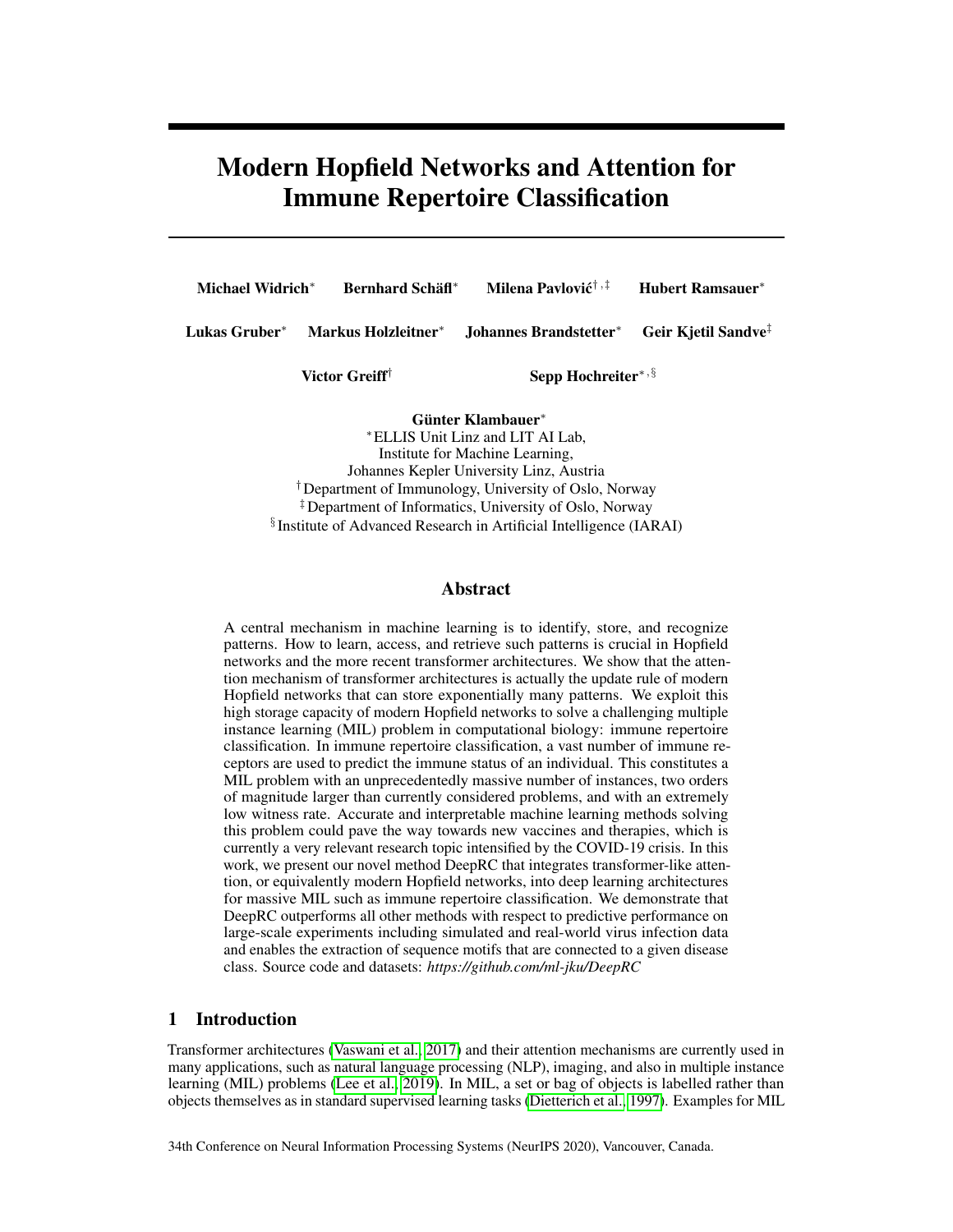

<span id="page-1-0"></span>Figure 1: Schematic representation of the DeepRC approach. a) An immune repertoire  $X$  is represented by large bags of immune receptor sequences (colored). A neural network  $(NN)$  h serves to recognize patterns in each of the sequences  $s_i$  and maps them to sequence-representations  $z_i$ . A pooling function f is used to obtain a repertoire-representation  $z$  for the input object. Finally, an output network  $o$  predicts the class label  $\hat{y}$ . b) DeepRC uses stacked 1D convolutions for a parameterized function  $h$  due to their computational efficiency. Potentially, millions of sequences have to be processed for each input object. In principle, also recurrent neural networks (RNNs), such as LSTMs [\(Hochreiter et al., 2007\)](#page-11-0), or transformer networks [\(Vaswani et al., 2017\)](#page-13-0) may be used but are currently computationally too costly. c) Hopfield-pooling is used to obtain a repertoire-representation  $z$  for each input object. For this, DeepRC uses weighted averages of sequence-representations, where the weights are determined by an update rule of modern Hopfield networks that allows to retrieve exponentially many patterns.

problems are medical images, in which each sub-region of the image represents an instance, video classification, in which each frame is an instance, text classification, where words or sentences are instances of a text, point sets, where each point is an instance of a 3D object, and remote sensing data, where each sensor is an instance [\(Carbonneau et al., 2018;](#page-10-1) [Uriot, 2019\)](#page-13-1). Attention-based MIL has been successfully used for image data, for example to identify tiny objects in large images [\(Ilse et al.,](#page-11-1) [2018;](#page-11-1) [Pawlowski et al., 2019;](#page-12-1) [Tomita et al., 2019;](#page-13-2) [Kimeswenger et al., 2019\)](#page-11-2) and transformer-like attention mechanisms for sets of points and images [\(Lee et al., 2019\)](#page-12-0).

However, in MIL problems considered by machine learning methods up to now, the number of instances per bag is in the range of hundreds or few thousands [\(Carbonneau et al., 2018;](#page-10-1) [Lee et al.,](#page-12-0) [2019\)](#page-12-0) (see also Suppl. Tab. A3). At the same time the witness rate (WR), the rate of discriminating instances per bag, is already considered low at 1% − 5%. We will tackle the problem of *immune repertoire classification* in which large bags of immune receptor sequences have to be classified. This problem is characterized by hundreds of thousands of instances per bag without instance-level labels and with extremely low witness rates down to 0.01%. We will show that the attention mechanism of transformers is the update rule of modern Hopfield networks [\(Krotov & Hopfield, 2016,](#page-11-3) [2018;](#page-11-4) [Demircigil et al., 2017\)](#page-10-2) that are generalized to continuous states in contrast to classical Hopfield networks [\(Hopfield, 1982\)](#page-11-5) (see Suppl. B). These novel continuous state Hopfield networks allow to store and retrieve exponentially (in the dimension of the association space) many patterns (see Section [2\)](#page-3-0). Thus, modern Hopfield networks with their update rule allow us to approach MIL problems with large numbers of instances per bag, such as immune repertoire classification.

Immune repertoire classification, i.e. predicting the immune status based on the immune repertoire sequences, is essentially a text-book example for a *multiple instance learning* problem [\(Dietterich](#page-10-0) [et al., 1997;](#page-10-0) [Maron & Lozano-Pérez, 1998;](#page-12-2) [Wang et al., 2018\)](#page-13-3). Briefly, the immune repertoire of an individual consists of an immensely large bag of immune receptors, represented as amino acid sequences. Usually, the presence of only a small fraction of particular receptors determines the immune status with respect to a particular disease [\(Christophersen et al., 2014;](#page-10-3) [Emerson et al.,](#page-10-4) [2017\)](#page-10-4). Therefore, classification of immune repertoires bears a high difficulty since each immune repertoire can contain millions of sequences as instances with only a few indicating the class. Further properties of the data that complicate the problem are: (a) The overlap of immune repertoires of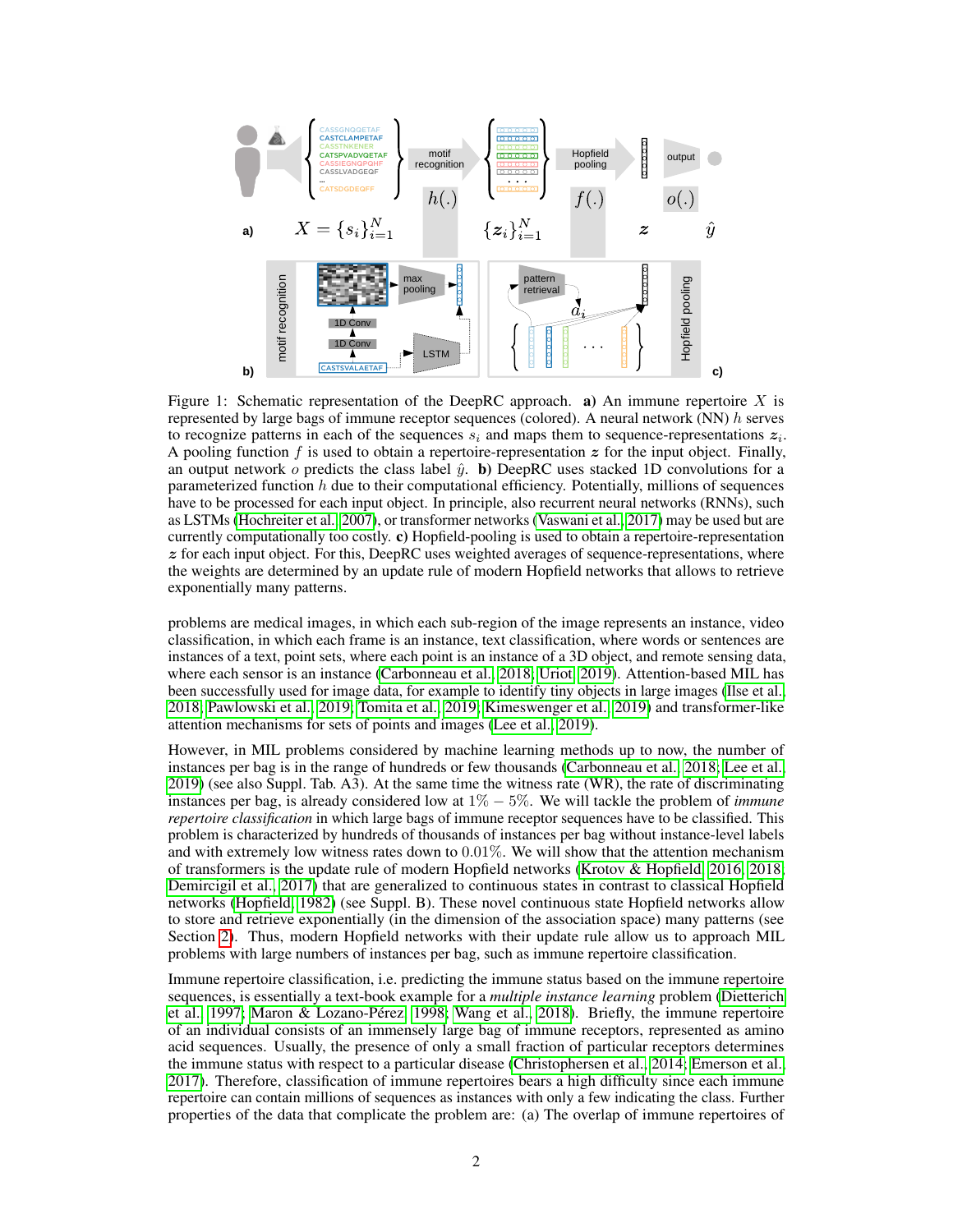different individuals is low (in most cases, maximally low single-digit percentage values) [\(Greiff](#page-11-6) [et al., 2017;](#page-11-6) [Elhanati et al., 2018\)](#page-10-5), (b) multiple different sequences can bind to the same pathogen [\(Wucherpfennig et al., 2007\)](#page-13-4), and (c) only subsequences within the sequences determine whether binding to a pathogen is possible [\(Dash et al., 2017;](#page-10-6) [Glanville et al., 2017;](#page-11-7) [Akbar et al., 2019;](#page-9-0) [Springer](#page-13-5) [et al., 2020;](#page-13-5) [Fischer et al., 2019\)](#page-10-7). In summary, immune repertoire classification can be formulated as multiple instance learning with an extremely low witness rate and large numbers of instances, which represents a challenge for currently available machine learning methods. Furthermore, the methods should ideally be interpretable, since the extraction of class-associated sequence motifs is desired to gain crucial biological insights.

The acquisition of human immune repertoires has been enabled by immunosequencing technology [\(Georgiou et al., 2014;](#page-11-8) [Brown et al., 2019\)](#page-10-8) which allows to obtain the immune receptor sequences and immune repertoires of individuals. Each individual is uniquely characterized by their immune repertoire, which is acquired and changed during life. This repertoire may be influenced by all diseases that an individual is exposed to during their lives and hence contains highly valuable information about those diseases and the individual's immune status. Immune receptors enable the immune system to specifically recognize disease agents or pathogens. Each immune encounter is recorded as an immune event into immune memory by preserving and amplifying immune receptors in the repertoire used to fight a given disease. This is, for example, the working principle of vaccination. Each human has about  $10^7 - 10^8$  unique immune receptors with low overlap across individuals and sampled from a potential diversity of  $> 10^{14}$  receptors [\(Mora & Walczak, 2019\)](#page-12-3). The ability to sequence and analyze human immune receptors at large scale has led to fundamental and mechanistic insights into the adaptive immune system and has also opened the opportunity for the development of novel diagnostics and therapy approaches [\(Georgiou et al., 2014;](#page-11-8) [Brown et al., 2019\)](#page-10-8).

Immunosequencing data have been analyzed with computational methods for a variety of different tasks [\(Greiff et al., 2015;](#page-11-9) [Shugay et al., 2015;](#page-12-4) [Miho et al., 2018;](#page-12-5) [Yaari & Kleinstein, 2015;](#page-13-6) [Wardemann](#page-13-7) [& Busse, 2017\)](#page-13-7). A large part of the available machine learning methods for immune receptor data has been focusing on the individual immune receptors in a repertoire, with the aim to, for example, predict the antigen or antigen portion (epitope) to which these sequences bind or to predict sharing of receptors across individuals [\(Gielis et al., 2019;](#page-11-10) [Springer et al., 2020;](#page-13-5) [Jurtz et al., 2018;](#page-11-11) [Moris et al.,](#page-12-6) [2019;](#page-12-6) [Fischer et al., 2019;](#page-10-7) [Greiff et al., 2017;](#page-11-6) [Sidhom et al., 2019;](#page-13-8) [Elhanati et al., 2018\)](#page-10-5). Recently, [Jurtz et al.](#page-11-11) [\(2018\)](#page-11-11) used 1D convolutional neural networks (CNNs) to predict antigen binding of T-cell receptor (TCR) sequences (specifically, binding of TCR sequences to peptide-MHC complexes) and demonstrated that motifs can be extracted from these models. Similarly, [Konishi et al.](#page-11-12) [\(2019\)](#page-11-12) use CNNs, gradient boosting, and other machine learning techniques on B-cell receptor (BCR) sequences to distinguish tumor tissue from normal tissue. However, the methods presented so far predict a particular class, the epitope, based on a single input sequence.

Immune repertoire classification has been considered as a MIL problem in the following publications: A Deep Learning framework called DeepTCR [\(Sidhom et al., 2019\)](#page-13-8) implements several Deep Learning approaches for immunosequencing data. The computational framework, inter alia, allows for attention-based MIL repertoire classifiers and implements a basic form of attention-based averaging. [Ostmeyer et al.](#page-12-7) [\(2019\)](#page-12-7) already suggested a MIL method for immune repertoire classification. This method considers 4-mers, fixed sub-sequences of length 4, as instances of an input object and trained a logistic regression model with these 4-mers as input. The predictions of the logistic regression model for each 4-mer were max-pooled to obtain one prediction per input object. This approach is characterized by (a) the rigidity of the k-mer features as compared to convolutional kernels [\(Alipanahi](#page-9-1) [et al., 2015;](#page-9-1) [Zhou & Troyanskaya, 2015;](#page-13-9) [Zeng et al., 2016\)](#page-13-10), (b) the max-pooling operation, which constrains the network to learn from a single, top-ranked k-mer for each iteration over the input object, and (c) the pooling of prediction scores rather than representations [\(Wang et al., 2018\)](#page-13-3). Our experiments also support that these choices in the design of the method can lead to constraints on the predictive performance (see Table [1\)](#page-7-0).

Our proposed method, DeepRC, also uses a MIL approach but considers sequences rather than k-mers as instances within an input object and a transformer-like attention mechanism. DeepRC sets out to avoid the above-mentioned constraints of current methods by (a) applying transformer-like attention-pooling instead of max-pooling and learning a classifier on the repertoire- rather than on the sequence-representation, (b) pooling learned representations rather than predictions, and (c) using less rigid feature extractors, such as 1D convolutions or LSTMs. *In this work, we contribute the following:* We demonstrate that continuous generalizations of binary modern Hopfield-networks [\(Krotov &](#page-11-3)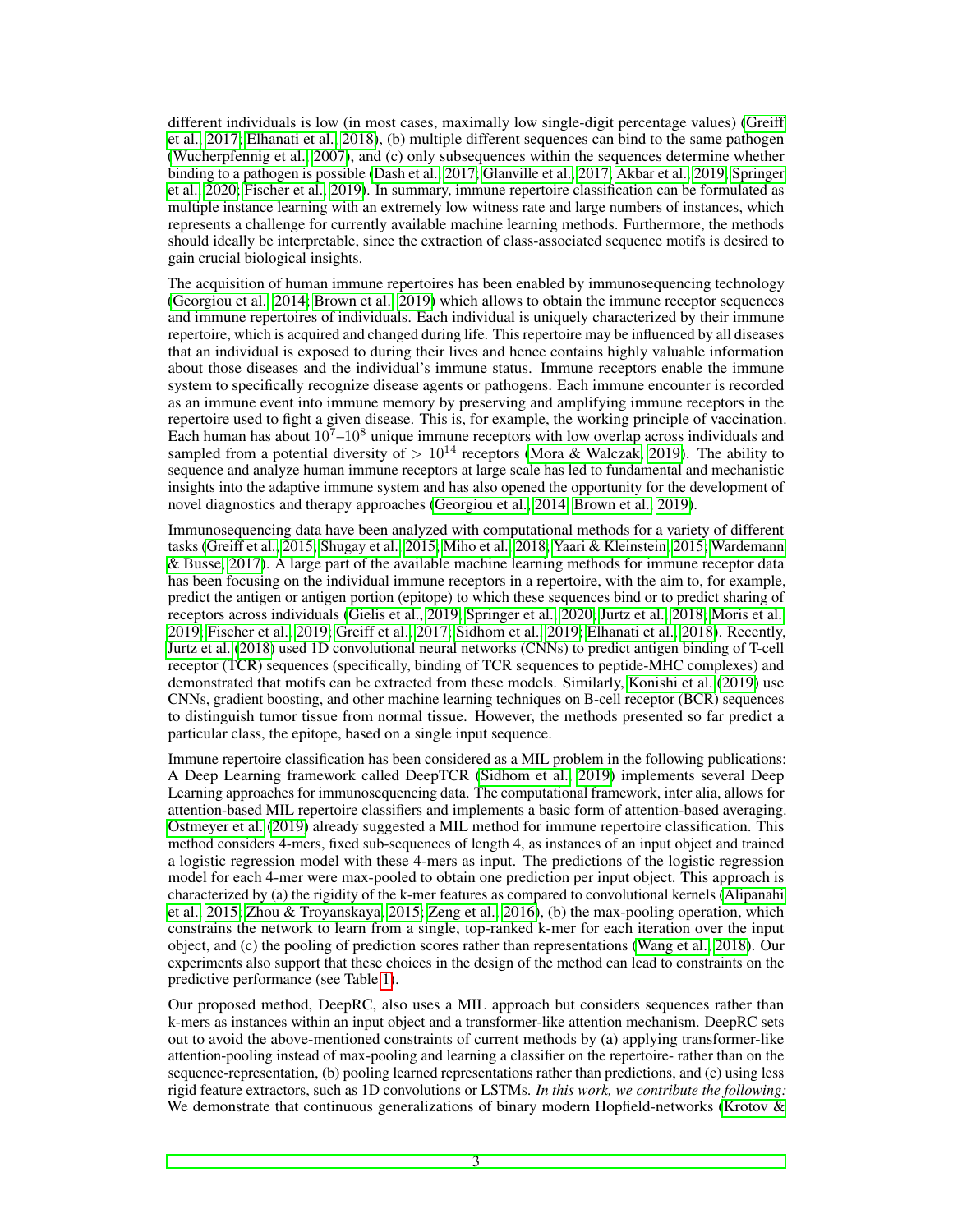[Hopfield, 2016,](#page-11-3) [2018;](#page-11-4) [Demircigil et al., 2017\)](#page-10-2) have an update rule that is known as the attention mechanisms in the transformer. We show that these modern Hopfield networks have exponential storage capacity, which allows them to extract patterns among a large set of instances (Section [2\)](#page-3-0). Based on this result, we propose DeepRC, a deep MIL method based on modern Hopfield networks for large bags of complex sequences, as they occur in immune repertoire classification (Section [3\)](#page-4-0). We evaluate the predictive performance of DeepRC and other machine learning approaches for the classification of immune repertoires in a large comparative study (Section [4\)](#page-6-0).

# <span id="page-3-0"></span>2 Exponential storage capacity of continuous state modern Hopfield networks with transformer attention as update rule

In this section, we show that modern Hopfield networks have exponential storage capacity, which will later allow us to approach massive multiple instance learning problems. We assume *stored patterns* as fixed-size vectors  $\mathbf{x}_1, \dots, \mathbf{x}_N \in \mathbb{R}^d$  that are stacked as columns to the matrix  $\mathbf{X} = (\mathbf{x}_1, \dots, \mathbf{x}_N)$ and a query or *state pattern* ξ that represents the current state. The largest norm of a stored pattern is  $M = \max_i ||x_i||$ . The *separation*  $\Delta_i$  of a pattern  $x_i$  is defined as its minimal dot product difference to any of the other patterns:  $\Delta_i = \min_{j,j\neq i} \left(\bm{x}_i^T\bm{x}_i-\bm{x}_i^T\bm{x}_j\right)$ . A pattern is *well-separated* from the data if  $\Delta_i \ge \frac{2}{\beta N} + \frac{1}{\beta} \log (2(N-1)N\beta M^2)$ . We consider a modern Hopfield network with current state  $\xi$  and the energy function  $E = -\beta^{-1} \log \left( \sum_{i=1}^N \exp(\beta x_i^T \xi) \right) + \beta^{-1} \log N + \frac{1}{2} \xi^T \xi + \frac{1}{2} M^2$ . For energy E and state  $\xi$ , the update rule

<span id="page-3-2"></span><span id="page-3-1"></span>
$$
\boldsymbol{\xi}^{\text{new}} = f(\boldsymbol{\xi}; \boldsymbol{X}, \beta) = \boldsymbol{X} \boldsymbol{p} = \boldsymbol{X} \text{ softmax}(\beta \boldsymbol{X}^T \boldsymbol{\xi}) \tag{1}
$$

is proven to converge globally to stationary points of the energy E, which are local minima or saddle points (see Suppl. Theorem B2). *Surprisingly, the update rule Eq.* [\(1\)](#page-3-1) *is also the formula of the well-known transformer attention mechanism.*

To see this more clearly, we simultaneously update several queries  $\Xi = (\xi_1, \dots, \xi_N)$ , which alters Eq.[\(1\)](#page-3-1) to  $\Xi^{\text{new}} = X \text{ softmax}(\beta X^T \Xi)$ . Furthermore, the state patterns  $\xi_i$  and the stored patterns  $x_i$  are linear mappings of vectors  $y_i$  into the space  $\mathbb{R}^d$ . For matrix notation, we set  $x_i = W_K^T y_i$ ,  $\xi_i = W_Q^T y_i$  and multiply the result of our update rule with  $W_V$ . Using  $Y = (y_1, \dots, y_N)^T$ , we define the matrices  $X^T = K = YW_K$ ,  $Q = \Xi^T = YW_Q$ , and  $V = YW_KW_V = X^TW_V$ , where  $W_K \in \mathbb{R}^{d_y \times d_k}, W_Q \in \mathbb{R}^{d_y \times d_k}, W_V \in \mathbb{R}^{d_k \times d_v}, K \in \mathbb{R}^{N \times d_k}, Q \in \mathbb{R}^{N \times d_k}, V \in \mathbb{R}^{N \times d_v}$ and the patterns are now mapped to the Hopfield space with dimension  $d = d_k$ . We set  $\beta = 1/\sqrt{d_k}$ , where  $\beta$  corresponds to the reciprocal of the *temperature* of the softmax function, and change softmax to a row vector. The update rule Eq. [\(1\)](#page-3-1) multiplied by  $W_V$  and performed for all queries simultaneously becomes in row vector notation:

$$
att(\boldsymbol{Q},\boldsymbol{K},\boldsymbol{V};\beta) = softmax\left(\beta \boldsymbol{Q}\boldsymbol{K}^{T}\right) \boldsymbol{V} = softmax\left(\left(1/\sqrt{d_k}\right) \boldsymbol{Q}\boldsymbol{K}^{T}\right) \boldsymbol{V}, \quad (2)
$$

which is the formula of the transformer attention mechanism.

If the patterns  $x_i$  are well separated, the iterate Eq. [\(1\)](#page-3-1) converges to a fixed point close to a pattern to which the initial  $\xi$  is similar. If the patterns are not well separated the iterate Eq.[\(1\)](#page-3-1) converges to a fixed point close to the arithmetic mean of the patterns. If some patterns are similar to each other but well separated from all other vectors, then a *metastable state* between the similar patterns exists. Iterates that start near a metastable state converge to this metastable state. For details see Suppl. Sect. B2. Typically, the update converges after one update step (see Suppl. Theorem B8) and has an exponentially small retrieval error (see Suppl. Theorem B9).

Our main concern for application to immune repertoire classification is the number of patterns that can be stored and retrieved by the modern Hopfield network, i.e. the attention mechanism. This storage capacity of an attention mechanism is critical for massive MIL problems. We first define what we mean by storing and retrieving patterns from the modern Hopfield network.

**Definition 1 (Pattern Stored and Retrieved)** *We assume that around every pattern*  $x_i$  *a sphere*  $S_i$ *is given. We say*  $x_i$  is stored *if there is a single fixed point*  $x_i^* \in S_i$  *to which all points*  $\xi \in S_i$ *converge, and*  $S_i \cap S_j = \emptyset$  *for*  $i \neq j$ . We say  $x_i$  is retrieved *if the iteration Eq.* [\(1\)](#page-3-1) *converged to the single fixed point*  $x_i^* \in S_i$ .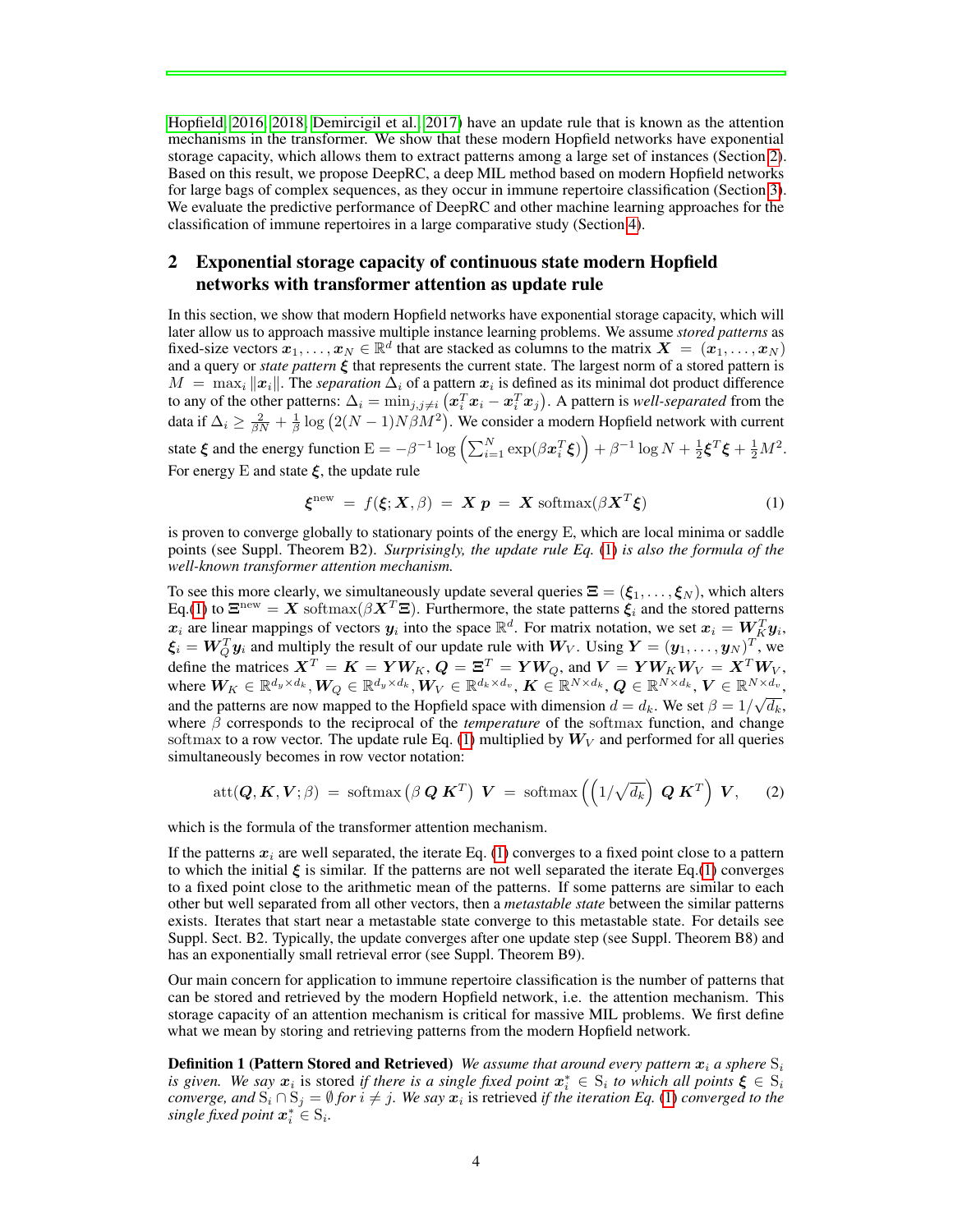For randomly chosen patterns, the number of patterns that can be stored is exponential in the dimension d of the space of the patterns ( $x_i \in \mathbb{R}^d$ ).

**Theorem 1** *We assume a failure probability*  $0 < p \le 1$  *and randomly chosen patterns on the sphere with radius* M = K *o*  $\sqrt{d-1}$ *. We define*  $a := \frac{2}{d-1}(1 + \ln(2 \beta K^2 p (d-1))),$ *b* :=  $\frac{2 K^2 \beta}{5}$ *,* and  $c = \frac{b}{W_0(\exp(a + \ln(b))}$ *, where*  $W_0$  *is the upper branch of the Lambert* W *function and ensure*  $c \geq \left(\frac{2}{\sqrt{p}}\right)^{\frac{4}{d-1}}$ . Then with probability  $1-p$ , the number of random patterns that can be stored is

<span id="page-4-1"></span>
$$
N \geq \sqrt{p} \, c^{\frac{d-1}{4}} \,. \tag{3}
$$

*Examples are*  $c \geq 3.1546$  *for*  $\beta = 1$ ,  $K = 3$ ,  $d = 20$  *and*  $p = 0.001$   $(a + \ln(b) > 1.27)$  *and*  $c \ge 1.3718$  *for*  $\beta = 1$  *K* = 1*, d* = 75*, and*  $p = 0.001$  *(a* + ln*(b)* < -0.94*)*.

See Suppl. Theorem B5 for a proof. We have established that a modern Hopfield network or a transformer attention mechanism can store and retrieve exponentially many patterns. This allows us to approach MIL problems with massive numbers of instances from which we have to retrieve a few with an attention mechanism.

#### <span id="page-4-0"></span>3 Deep Repertoire Classification

Problem setting and notation. We consider a MIL problem, in which an input object X is a *bag* of N instances  $X = \{s_1, \ldots, s_N\}$ . The instances do not have dependencies nor orderings between them and N can be different for every object. We assume that each instance  $s_i$  is associated with a label  $y_i \in \{0, 1\}$ , assuming a binary classification task, to which we do not have access. We only have access to a label  $Y = \max_i y_i$  for an input object or bag. Note that this poses a credit assignment problem, since the sequences that are responsible for the label Y have to be identified and that the relation between instance-label and bag-label can be more complex [\(Foulds & Frank, 2010\)](#page-10-9).

A model  $\hat{y} = g(X)$  should be (a) invariant to permutations of the instances and (b) able to cope with the fact that N varies across input objects [\(Ilse et al., 2018\)](#page-11-1), which is a problem also posed by point sets [\(Qi et al., 2017\)](#page-12-8). Two principled approaches exist. The first approach is to learn an instance-level scoring function  $h : \mathcal{S} \mapsto [0, 1]$ , which is then pooled across instances with a pooling function f, for example by average-pooling or max-pooling (see below). The second approach is to construct an instance representation  $z_i$  of each instance by  $h : S \mapsto \mathbb{R}^{d_v}$  and then encode the bag, or the input object, by pooling these instance representations [\(Wang et al., 2018;](#page-13-3) [Yan et al., 2018\)](#page-13-11) via a function f. An output function  $o : \mathbb{R}^{d_v} \mapsto [0, 1]$  subsequently classifies the bag. The second approach, the pooling of representations rather than scoring functions, is currently best performing [\(Wang et al.,](#page-13-3) [2018\)](#page-13-3).

In the problem at hand, the input object  $X$  is the immune repertoire of an individual that consists of a large set of immune receptor sequences (T-cell receptors or antibodies). Immune receptors are primarily represented as sequences  $s_i$  from a space  $s_i \in S$ . These sequences act as the instances in the MIL problem. Although immune repertoire classification can readily be formulated as MIL problem, it is yet unclear how well machine learning methods solve the above-described problem with a large number of instances  $N \gg 10,000$  and with instances  $s_i$  being complex sequences. Next we describe currently used pooling functions for MIL problems.

**Pooling functions for MIL problems.** Different pooling functions equip a model  $g$  with the property to be invariant to permutations of instances and with the ability to process different numbers of instances. Typically, a neural network  $h_{\theta}$  with parameters  $\theta$  is trained to obtain a function that maps each instance onto a representation:  $z_i = h_{\theta}(s_i)$  and then a pooling function  $z = f({z_1, \ldots, z_N})$  supplies a representation z of the input object  $X = {s_1, \ldots, s_N}$ . The following pooling functions are typically used: *average-pooling*:  $z = \frac{1}{N} \sum_{i=1}^{N} z_i$ , *max-pooling*:  $z = \sum_{m=1}^{d_v} e_m(\max_{i,1 \leq i \leq N} \{z_{im}\})$ , where  $e_m$  is the standard basis vector for dimension m and *attention-pooling*:  $z = \sum_{i=1}^{N} a_i z_i$  where  $a_i$  are non-negative ( $a_i \ge 0$ ), sum to one ( $\sum_{i=1}^{N} a_i = 1$ ), and are determined by an attention mechanism. These pooling functions are invariant to permutations of  $\{1, \ldots, N\}$  and are differentiable. Therefore, they are suited as building blocks for Deep Learning architectures. We employ attention-pooling in our DeepRC model as detailed in the following.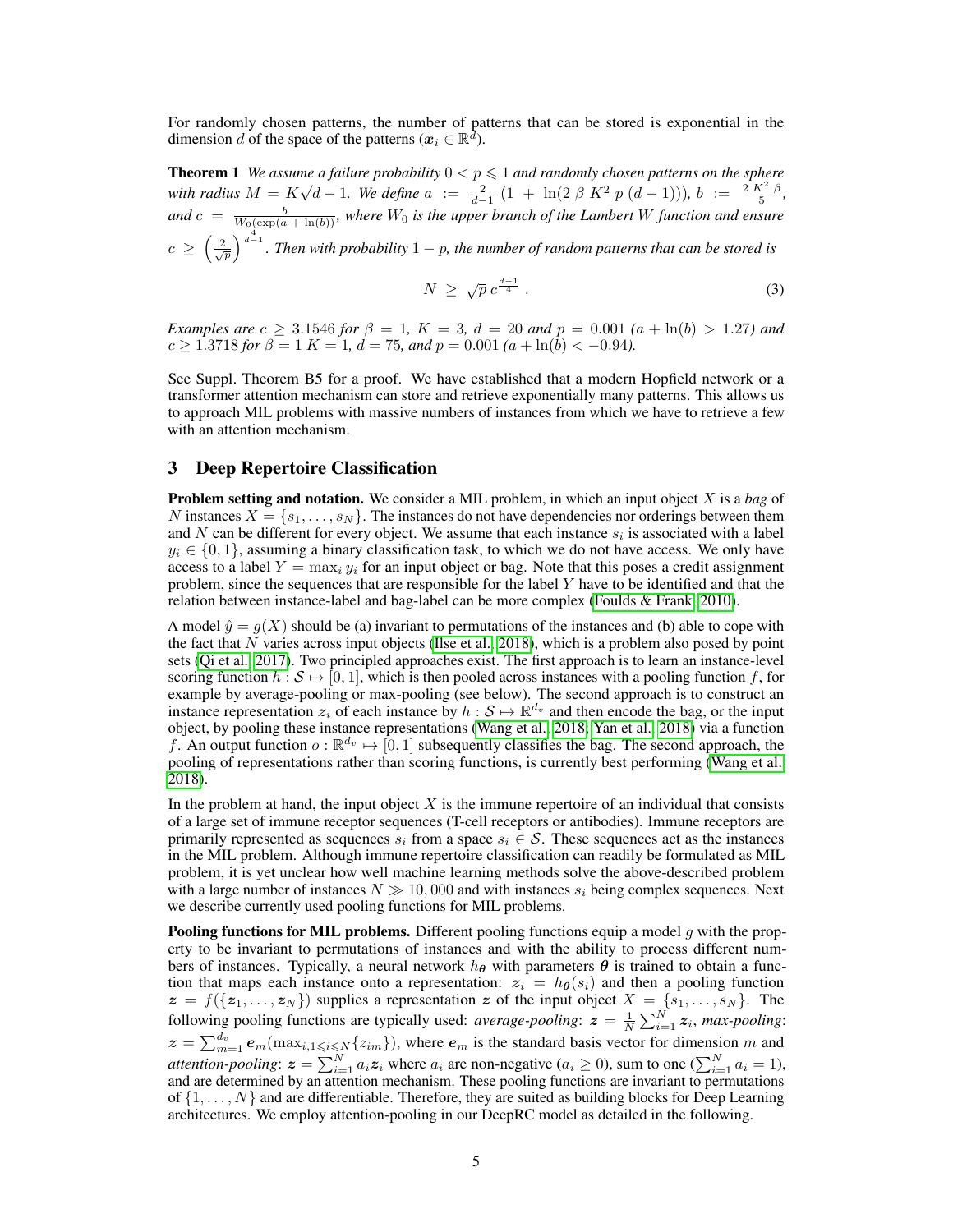Modern Hopfield networks viewed as transformer-like attention mechanisms. The modern Hopfield networks from Section [2](#page-3-0) have a storage capacity that is exponential in the dimension of the vector space and converge after just one update (see Suppl. B). Additionally, the update rule of modern Hopfield networks is known as key-value attention mechanism, which has been highly successful through the transformer [\(Vaswani et al., 2017\)](#page-13-0) and BERT [\(Devlin et al., 2019\)](#page-10-10) models in natural language processing. Therefore, using modern Hopfield networks with the key-value-attention mechanism as update rule is the natural choice for our task. In particular, modern Hopfield networks are theoretically justified for storing and retrieving the large number of vectors (sequence patterns) that appear in the immune repertoire classification task.

Instead of using the terminology of modern Hopfield networks, we explain our DeepRC architecture in terms of key-value-attention (the update rule of the modern Hopfield network), since it is well known in the deep learning community. The attention mechanism assumes a space of dimension  $d_k$  in which keys and queries are compared. A set of N key vectors are combined to the matrix K. A set of  $d_q$  query vectors are combined to the matrix  $Q$ . Similarities between queries and keys are computed by inner products, therefore queries can search for similar keys that are stored. Another set of  $N$  value vectors are combined to the matrix  $V$ . The output of the attention mechanism is a weighted average of the value vectors for each query  $q$ . The *i*-th vector  $v_i$  is weighted by the similarity between the *i*-th key  $k_i$  and the query q. The similarity is given by the softmax of the inner products of the query q with the keys  $k_i$ . All queries are calculated in parallel via matrix operations. Consequently, the attention function  $\text{att}(Q, K, V; \beta)$  maps queries  $Q$ , keys K, and values V to  $d_v$ -dimensional outputs:  $\text{att}(\bm{Q}, \bm{K}, \bm{V}; \hat{\beta}) = \text{softmax}(\beta \hat{\bm{Q}} \hat{\bm{K}}^T) \bm{V}$  (see also Eq. [\(2\)](#page-3-2)). While this attention mechanism has originally been developed for sequence tasks [\(Vaswani et al., 2017\)](#page-13-0), it can be readily transferred to sets [\(Lee et al., 2019;](#page-12-0) [Ye et al., 2018\)](#page-13-12). This type of attention mechanism will be employed in DeepRC.

The DeepRC method. We propose a novel method Deep Repertoire Classification (DeepRC) for immune repertoire classification with attention-based deep massive multiple instance learning and compare it against other machine learning approaches. For DeepRC, we consider *immune repertoires as input objects*, which are represented as bags of instances. In a bag, *each instance is an immune receptor sequence* and each bag can contain a large number of sequences. Note that we will use  $z_i$  to denote the *sequence-representation* of the i-th sequence and z to denote the *repertoire-representation*. At the core, DeepRC consists of a transformer-like attention mechanism that extracts the most important information from each repertoire. We first give an overview of the attention mechanism and then provide details on each of the sub-networks  $h_1$ ,  $h_2$ , and  $o$  of DeepRC. (Overview: Fig. [1;](#page-1-0) Architecture: Fig. [2;](#page-6-1) Implementation details: Suppl. Sect. A3; DeepRC variations: Suppl. Sect. A10.)

**Attention mechanism in DeepRC.** This mechanism is based on the three matrices  $K$  (the keys), Q (the queries), and V (the values) together with a parameter  $\beta$ . *Values.* DeepRC uses a 1D convolutional network  $h_1$  [\(LeCun et al., 1998;](#page-12-9) [Hu et al., 2014;](#page-11-13) [Kelley et al., 2016\)](#page-11-14) that supplies a sequence-representation  $z_i = h_1(s_i)$ , which acts as the values  $V = Z = (z_1, \ldots, z_N)$  in the attention mechanism (see Figure [2\)](#page-6-1). *Keys.* A second neural network  $h_2$ , which shares its first layers with  $h_1$ , is used to obtain keys  $\mathbf{K} \in \mathbb{R}^{N \times d_k}$  for each sequence in the repertoire. This network uses 2 self-normalizing layers [\(Klambauer et al., 2017\)](#page-11-15) with 32 units per layer (see Figure [2\)](#page-6-1). *Query.* We use a fixed  $d_k$ -dimensional query vector  $\xi$  which is learned via backpropagation. For more attention heads, each head has a fixed query vector. We note that applying a standard transformer, in which each instance would create a query, is not feasible due to the large number of instances per repertoire. With the quantities introduced above, the attention mechanism  $(Eq. (2))$  $(Eq. (2))$  $(Eq. (2))$  of DeepRC is implemented as follows:

$$
z = \operatorname{att}(\xi^T, \mathbf{K}, \mathbf{Z}; \frac{1}{\sqrt{d_k}}) = \operatorname{softmax}\left(\frac{\xi^T \mathbf{K}^T}{\sqrt{d_k}}\right) \mathbf{Z},\tag{4}
$$

where  $\mathbf{Z} \in \mathbb{R}^{N \times d_v}$  are the sequence–representations stacked row-wise,  $\mathbf{K}$  are the keys, and  $\boldsymbol{z}$  is the repertoire-representation and at the same time a weighted mean of sequence-representations  $z_i$ . The attention mechanism can readily be extended to multiple queries, however, computational demand could constrain this depending on the application and dataset. Theorem [1](#page-4-1) demonstrates that this mechanism is able to retrieve a single pattern out of several hundreds of thousands.

*Attention-pooling and interpretability.* Each input object, i.e. repertoire, consists of a large number N of sequences, which are reduced to a single fixed-size feature vector of length  $d<sub>v</sub>$  representing the whole input object by an attention-pooling function. To this end, a transformer-like attention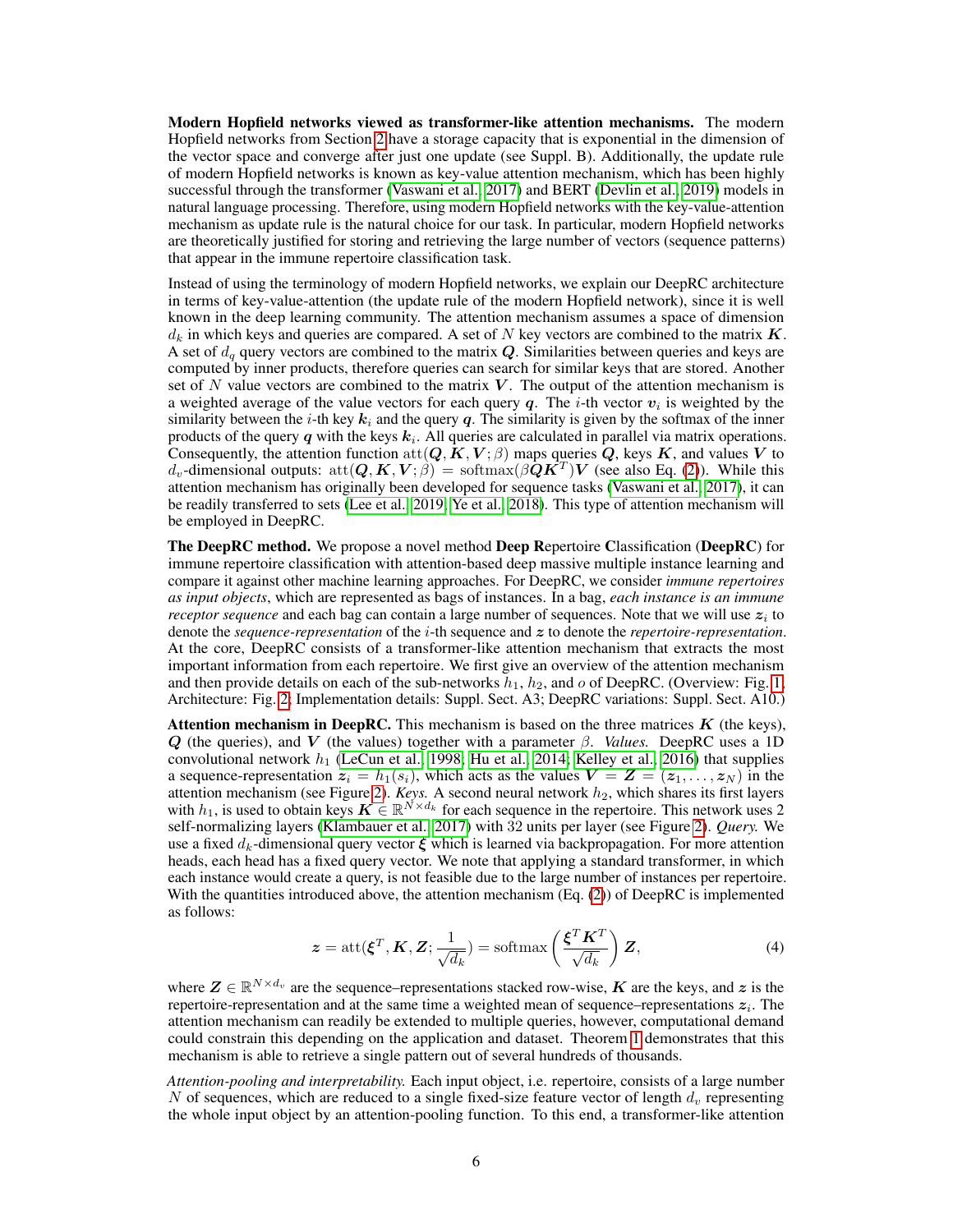mechanism adapted to sets is realized in DeepRC which supplies  $a_i$  – the importance of the sequence  $s_i$ . This importance value is an interpretable quantity, which is highly desired for the immunological problem at hand. Thus, DeepRC allows for two forms of interpretability methods. (a) A trained DeepRC model can compute attention weights  $a_i$ , which directly indicate the importance of a sequence. (b) DeepRC furthermore allows for the usage of contribution analysis methods, such as Integrated Gradients (IG) [\(Sundararajan et al., 2017\)](#page-13-13) or Layer-Wise Relevance Propagation [\(Montavon et al., 2018;](#page-12-10) [Arras et al., 2019\)](#page-10-11). See Suppl. Sect. A9 for details.

**Classification layer and network parameters.** The repertoire-representation  $z$  is then used as input for a fully-connected output network  $\hat{y} = o(z)$  that predicts the immune status, where we found it sufficient to train single-layer networks. In the simplest case, DeepRC predicts a single target, the class label  $y$ , e.g. the immune status of an immune repertoire, using one output value. However, since DeepRC is an end-to-end deep learning model, multiple targets may be predicted simultaneously in classification or regression settings or a mix of both. This allows for the introduction of additional information into the system via auxiliary targets such as age, sex, or other metadata.

Network parameters, training, and inference. DeepRC is trained using standard gradient descent methods to minimize a cross-entropy loss. The network parameters are  $\theta_1, \theta_2, \theta_0$  for the sub-networks  $h_1, h_2$ , and o, respectively, and additionally  $\xi$ . In more detail, we train DeepRC using Adam [\(Kingma](#page-11-16) [& Ba, 2014\)](#page-11-16) with a batch size of 4 and dropout of input sequences (see Suppl. Sect. A3).

Implementation. To reduce computational time, the attention network first computes the attention weights  $a_i$  for each sequence  $s_i$  in a repertoire. Subsequently, the top 10% of sequences with the highest  $a_i$  per repertoire are used to compute the weight updates and prediction. Furthermore, computation of  $z_i$  is performed in 16-bit and other computations in 32-bit precision to ensure numerical stability in the softmax. See Suppl. Sect. A3 for details.

### <span id="page-6-0"></span>4 Experimental Results

In this section, we report and analyze the predictive power of DeepRC and the compared methods on several immunosequencing datasets. The ROC-AUC is used as the main metric for the predictive power.

Methods compared. We compared state-of-the-art methods for immune repertoire classification, [\(Ost](#page-12-7)[meyer et al., 2019\)](#page-12-7) ("Log. MIL (KMER)", "Log. MIL (TCRB)") and a burden test [\(Emerson et al.,](#page-10-4) [2017\)](#page-10-4), as well as the methods Logistic Regression ("Log. Regr."), k-nearest neighbour ("KNN"), and Support Vector Machines ("SVM") with kernels designed for sets, such as the Jaccard kernel ("J") and the MinMax ("MM") kernel [\(Ralaivola et al.,](#page-12-11) [2005\)](#page-12-11). For the simulated data, we also added baseline methods that search for the implanted motif either in binary or continuous fashion ("Known motif b.", "Known motif c.") assuming that this motif was known (for details, see Suppl. Sect. A5).

Datasets. We aimed at constructing immune repertoire classification scenarios with varying degree of difficulties and realism in order to compare and analyze the suggested machine learning methods. To this end, we either use simulated or experimentallyobserved immune receptor sequences and implant signals, specifically, sequence motifs or sets thereof [\(Akbar et al., 2019;](#page-9-0) [Weber et al., 2020\)](#page-13-14), at different frequencies into sequences of repertoires of the posi-



<span id="page-6-1"></span>Figure 2: DeepRC architecture as used in Table [1](#page-7-0) with sub-networks  $h_1$ ,  $h_2$ , and o.  $d_l$ indicates the sequence length.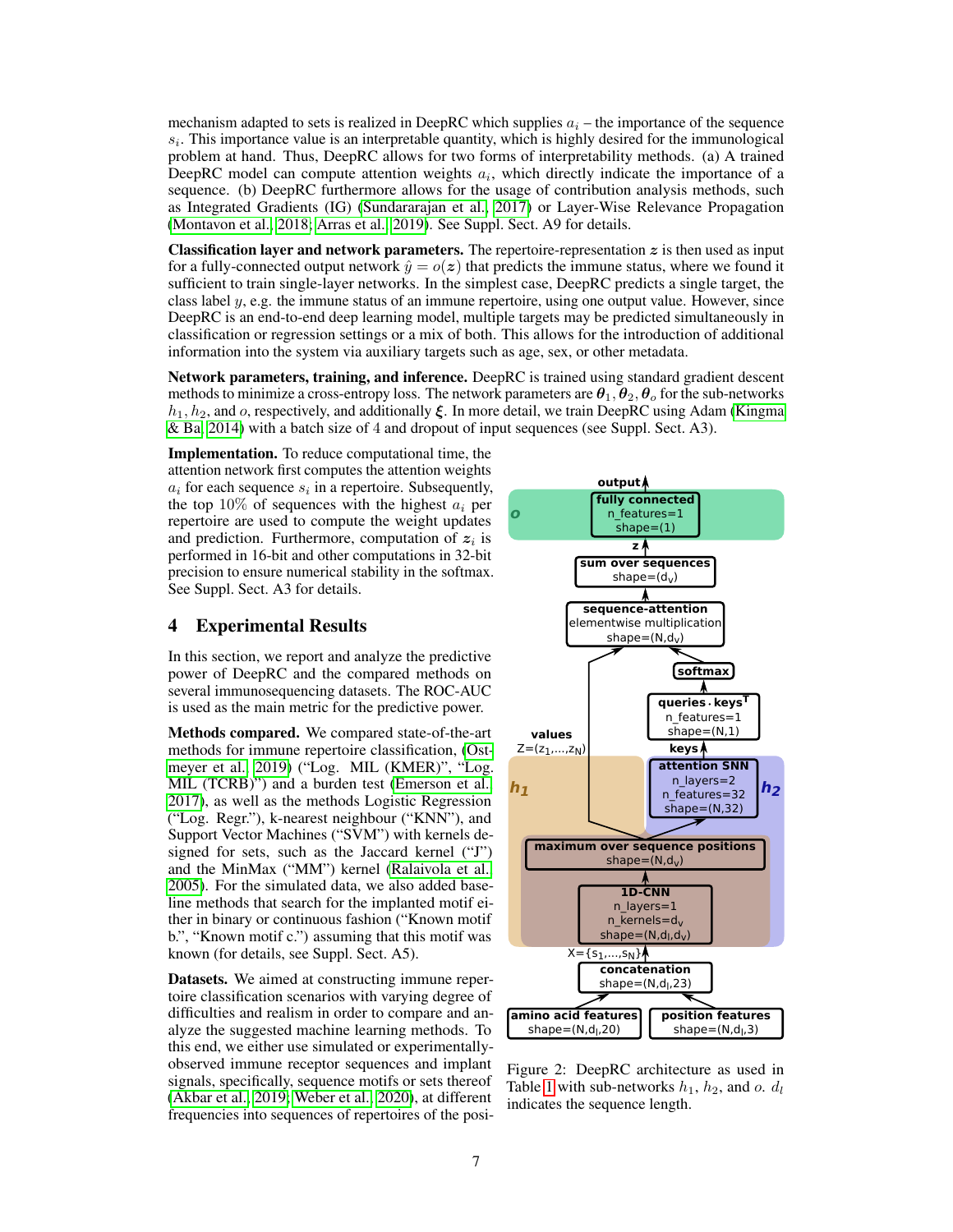tive class. These frequencies represent the *witness rates* and range from 0.01% to 10%. Overall, we compiled four categories of datasets: (a) simulated immunosequencing data with implanted signals, (b) LSTM-generated immunosequencing data with implanted signals, (c) real-world immunosequencing data with implanted signals, and (d) real-world immunosequencing data with known immune status, the *CMV dataset* [\(Emerson et al., 2017\)](#page-10-4). The average number of instances per bag, which is the number of sequences per immune repertoire, is  $\approx 300,000$  except for category (c), in which we consider the scenario of low-coverage data with only 10,000 sequences per repertoire. The number of repertoires per dataset ranges from 785 to 5,000. In total, all datasets comprise  $\approx$ 30 billion sequences or instances. This, to our knowledge, represents the largest comparative study on immune repertoire classification (see Suppl. Sect. A4).

Hyperparameter selection. We used a nested 5-fold cross validation (CV) procedure to estimate the performance of each of the methods. All methods could adjust their most important hyperparameters on a validation set in the inner loop of the procedure. See Suppl. Sect. A6 for details.

|                                                                                                                                                                                                                       | Real-world | Real-world data with implanted signals                                                                                                                                                                |              |         |              |                                                                                                                                                                                     | LSTM-generated data |         |      |       | Simulated |
|-----------------------------------------------------------------------------------------------------------------------------------------------------------------------------------------------------------------------|------------|-------------------------------------------------------------------------------------------------------------------------------------------------------------------------------------------------------|--------------|---------|--------------|-------------------------------------------------------------------------------------------------------------------------------------------------------------------------------------|---------------------|---------|------|-------|-----------|
|                                                                                                                                                                                                                       | <b>CMV</b> | s.m. $1\%$                                                                                                                                                                                            | s.m. $0.1\%$ | m.m. 1% | m.m. $0.1\%$ | 10%                                                                                                                                                                                 | 1%                  | $0.5\%$ | 0.1% | 0.05% | avg.      |
| DeepRC                                                                                                                                                                                                                |            | $0.831 \pm 0.002$ 1.000 $\pm$ 0.000 0.984 $\pm$ 0.008 0.999 $\pm$ 0.001 0.938 $\pm$ 0.009 1.000 $\pm$ 0.000 1.000 $\pm$ 0.000 1.000 $\pm$ 0.000 1.000 $\pm$ 0.000 0.998 $\pm$ 0.002 0.865 $\pm$ 0.211 |              |         |              |                                                                                                                                                                                     |                     |         |      |       |           |
| SVM (MM)                                                                                                                                                                                                              |            | $0.825 \pm 0.022$ 1.000 $\pm$ 0.000 0.578 $\pm$ 0.020 1.000 $\pm$ 0.000 0.531 $\pm$ 0.019 1.000 $\pm$ 0.000 1.000 $\pm$ 0.000 0.999 $\pm$ 0.001 0.999 $\pm$ 0.002 0.985 $\pm$ 0.014 0.832 $\pm$ 0.203 |              |         |              |                                                                                                                                                                                     |                     |         |      |       |           |
| SVM(J)                                                                                                                                                                                                                |            | $0.546 \pm 0.021$ $0.988 \pm 0.003$ $0.527 \pm 0.016$ $1.000 \pm 0.000$ $0.574 \pm 0.019$ $0.981 \pm 0.041$ $1.000 \pm 0.000$ $1.000 \pm 0.000$ $0.904 \pm 0.036$ $0.768 \pm 0.068$ $0.543 \pm 0.076$ |              |         |              |                                                                                                                                                                                     |                     |         |      |       |           |
| KNN (MM)                                                                                                                                                                                                              |            | $0.679 \pm 0.076$ $0.744 \pm 0.237$ $0.486 \pm 0.031$ $0.674 \pm 0.182$ $0.500 \pm 0.022$ $0.699 \pm 0.272$ $0.717 \pm 0.263$ $0.732 \pm 0.263$ $0.536 \pm 0.156$ $0.516 \pm 0.153$ $0.629 \pm 0.126$ |              |         |              |                                                                                                                                                                                     |                     |         |      |       |           |
| KNN(J)                                                                                                                                                                                                                |            | $0.534 \pm 0.039$ $0.652 \pm 0.155$ $0.484 \pm 0.025$ $0.695 \pm 0.200$ $0.508 \pm 0.025$ $0.698 \pm 0.285$ $0.606 \pm 0.237$ $0.523 \pm 0.164$ $0.550 \pm 0.186$ $0.539 \pm 0.194$ $0.501 \pm 0.007$ |              |         |              |                                                                                                                                                                                     |                     |         |      |       |           |
| Log. Regr.                                                                                                                                                                                                            |            | $0.613 + 0.044$ 1.000 + 0.000 0.585 + 0.045 1.000 + 0.000 0.512 + 0.015 1.000 + 0.000 1.000 + 0.000 1.000 + 0.000 0.697 + 0.164 0.466 + 0.103 0.832 + 0.204                                           |              |         |              |                                                                                                                                                                                     |                     |         |      |       |           |
| Log. MIL (KMER) $0.582 \pm 0.065$ $0.541 \pm 0.074$ $0.506 \pm 0.034$ $0.994 \pm 0.004$ $0.620 \pm 0.133$ $0.997 \pm 0.004$ $0.718 \pm 0.112$ $0.637 \pm 0.144$ $0.571 \pm 0.146$ $0.528 \pm 0.129$ $0.662 \pm 0.216$ |            |                                                                                                                                                                                                       |              |         |              |                                                                                                                                                                                     |                     |         |      |       |           |
| Log. MIL (TCRB) $0.515 \pm 0.073$ $0.503 \pm 0.032$ $0.501 \pm 0.016$ $0.992 \pm 0.003$ $0.782 \pm 0.030$ $0.541 \pm 0.086$ $0.566 \pm 0.162$ $0.468 \pm 0.086$ $0.505 \pm 0.067$ $0.500 \pm 0.121$ $0.501 \pm 0.015$ |            |                                                                                                                                                                                                       |              |         |              |                                                                                                                                                                                     |                     |         |      |       |           |
| Burden test                                                                                                                                                                                                           |            | $0.699 \pm 0.041$ 1.000 $\pm$ 0.000 $0.640 \pm 0.048$ 1.000 $\pm$ 0.000 0.891 $\pm$ 0.016 1.000 $\pm$ 0.000 1.000 $\pm$ 0.000 1.000 $\pm$ 0.000 0.999 $\pm$ 0.003 0.792 $\pm$ 0.280 0.543 $\pm$ 0.070 |              |         |              |                                                                                                                                                                                     |                     |         |      |       |           |
| Motif binary                                                                                                                                                                                                          |            |                                                                                                                                                                                                       |              |         |              | $1.000 \pm 0.000$ $0.704 \pm 0.028$ $0.994 \pm 0.003$ $0.620 \pm 0.038$ $1.000 \pm 0.000$ $1.000 \pm 0.000$ $1.000 \pm 0.000$ $0.999 \pm 0.003$ $0.999 \pm 0.003$ $0.899 \pm 0.158$ |                     |         |      |       |           |
| Motif nonbinary                                                                                                                                                                                                       |            | $0.920 \pm 0.004$ $0.562 \pm 0.028$ $0.647 \pm 0.030$ $0.515 \pm 0.031$ $1.000 \pm 0.000$ $1.000 \pm 0.000$ $0.989 \pm 0.011$ $0.722 \pm 0.085$ $0.626 \pm 0.094$ $0.727 \pm 0.189$                   |              |         |              |                                                                                                                                                                                     |                     |         |      |       |           |

<span id="page-7-0"></span>Table 1: Results in terms of AUC of the competing methods on all datasets. The reported errors are standard deviations across 5 cross-validation (CV) folds (except for the column "Simulated"). Real-world CMV: Average performance over 5 CV folds on the *CMV dataset* [\(Emerson et al., 2017\)](#page-10-4). Real-world data with implanted signals: Average performance over 5 CV folds for each of the four datasets. A signal was implanted with a frequency (=witness rate) of  $1\%$  or 0.1%. Either a single motif ("s.m.") or multiple motifs ("m.m.") were implanted. **LSTM-generated data:** Average performance over 5 CV folds for each of the 5 datasets. In each dataset, a signal was implanted with a frequency of  $10\%, 1\%, 0.5\%, 0.1\%,$  or  $0.05\%$ , respectively. **Simulated:** We report the arithmetic mean over 21 simulated datasets with implanted signals and varying difficulties (see Suppl. Tab. A10 for details). The error reported is the standard deviation of the AUC values across the 21 datasets.

Results. In each of the four categories, "real-world data", "real-world data with implanted signals", "LSTM-generated data", and "simulated immunosequencing data", DeepRC outperforms all competing methods with respect to average AUC. Across categories, the runner-up methods are either the SVM for MIL problems with MinMax kernel (SVM (MM)) or the burden test (see Table [1\)](#page-7-0). The advantage of DeepRC over the other methods such as the SVM (MM) becomes apparent on datasets with more complex or noisy motifs (see Suppl. Sect. A7). DeepRC significantly outperforms the second best method, the SVM (MM), at a p-value of  $4 \cdot 10^{-121}$  on the 4 categories (McNemar's test).

*Results on simulated immunosequencing data.* In this setting the complexity of the implanted signal is in focus and varies throughout 21 simulated datasets (Suppl. Sect. A4). Some datasets are challenging for the methods because the implanted motif is hidden by noise and others because only a small fraction of sequences carries the motif, resulting in a low witness rate. These difficulties become evident by the method called "known motif binary", which assumes the implanted motif is known. The performance of this method ranges from a perfect AUC of 1.000 in several datasets to an AUC of 0.532 in dataset '17' (see Suppl. Sect. A7). DeepRC outperforms all other methods with an average AUC of  $0.865\pm0.211$ . The runner-up methods are the SVM (MM) and the Logistic Regression, which experience performance losses at higher motif complexities, with an average AUC of  $0.832 \pm 0.203$ and  $0.832 \pm 0.204$ , respectively (see Suppl. Sect. A7). The predictive performance of all methods suffers if the signal occurs only in an extremely small fraction of sequences. DeepRC significantly outperforms the second best method, the SVM (MM), at a p-value of  $3 \cdot 10^{-66}$  (McNemar's test). *Results on LSTM-generated data.* On the LSTM-generated data, in which we implanted noisy motifs with frequencies of 10%, 1%, 0.5%, 0.1%, and 0.05%, DeepRC yields almost perfect predictive performance with an average AUC of  $1.000 \pm 0.001$  (see Suppl. Sect. A7 and A8). The second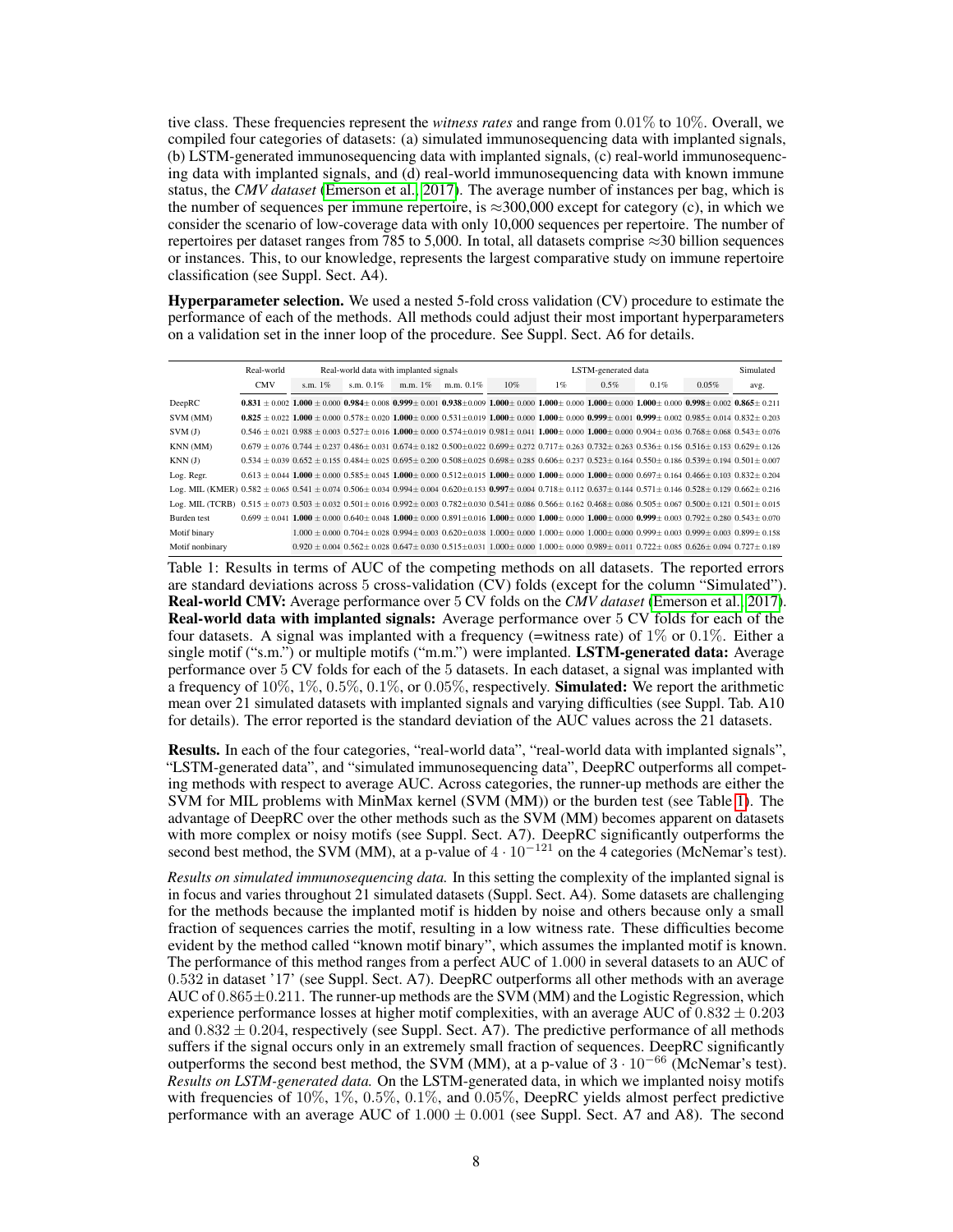best method, SVM with MinMax kernel, has a similar predictive performance to DeepRC on all datasets but the other competing methods have a lower predictive performance on datasets with low frequency of the signal (0.05%). *Results on real-world data with implanted motifs.* In this dataset category, we used real immunosequences and implanted single or multiple noisy motifs. Again, DeepRC outperforms all other methods with an average AUC of  $0.980 \pm 0.029$ , with the second best method being the burden test with an average AUC of  $0.883 \pm 0.170$ . Notably, all methods except for DeepRC have difficulties with noisy motifs at a frequency of 0.1% (see Suppl. Tab. A12). DeepRC significantly outperforms the second best method, the SVM (MM), at a p-value of 10<sup>-222</sup> (McNemar's test). *Results on real-world data.* On the real-world dataset, in which the immune status of persons affected by the cytomegalovirus has to be predicted, the competing methods yield predictive AUCs between 0.515 and 0.825 (see Table [1\)](#page-7-0). We note that this dataset is not the exact dataset that was used in [Emerson et al.](#page-10-4) [\(2017\)](#page-10-4). It differs in pre-processing and also comprises a different set of samples and a smaller training set due to the nested 5-fold cross-validation procedure, which leads to a more challenging dataset. The best performing method is DeepRC with an AUC of  $0.831 \pm 0.002$ , followed by the SVM (MM) (AUC  $0.825 \pm 0.022$ ) and the burden test with an AUC of  $0.699 \pm 0.041$ . The top-ranked sequences by DeepRC significantly correspond to those detected by [Emerson et al.](#page-10-4) [\(2017\)](#page-10-4), which we tested by a Mann-Whitney U-test with the null hypothesis that the attention values of the sequences detected by [Emerson et al.](#page-10-4) [\(2017\)](#page-10-4) would be equal to the attention values of the remaining sequences (p-value of  $1.3 \cdot 10^{-93}$ ). The sequence attention values are displayed in Suppl. Tab. A15.

Conclusion. We have demonstrated how modern Hopfield networks and attention mechanisms enable successful classification of the immune status of immune repertoires. For this task, methods have to identify the discriminating sequences amongst a large set of sequences in an immune repertoire. Specifically, even motifs within those sequences have to be identified. We have shown that DeepRC, a modern Hopfield network and an attention mechanism with a fixed query, can solve this difficult task despite the massive number of instances. DeepRC furthermore outperforms the compared methods across a range of different experimental conditions.

Availability. All datasets and code will be fully released at [https://github.com/ml-jku/](https://github.com/ml-jku/DeepRC) [DeepRC](https://github.com/ml-jku/DeepRC). The *CMV dataset* is publicly available at [https://clients.adaptivebiotech.com/](https://clients.adaptivebiotech.com/pub/Emerson-2017-NatGen) [pub/Emerson-2017-NatGen](https://clients.adaptivebiotech.com/pub/Emerson-2017-NatGen).

## Broader Impact

Impact on machine learning and related scientific fields. We envision that with (a) the increasing availability of large immunosequencing datasets [\(Kovaltsuk et al., 2018;](#page-11-17) [Corrie et al., 2018;](#page-10-12) [Christley](#page-10-13) [et al., 2018;](#page-10-13) [Zhang et al., 2020;](#page-13-15) [Rosenfeld et al., 2018;](#page-12-12) [Shugay et al., 2018\)](#page-13-16), (b) further fine-tuning of ground-truth benchmarking immune receptor datasets [\(Weber et al., 2020;](#page-13-14) [Olson et al., 2019;](#page-12-13) [Marcou et al., 2018\)](#page-12-14), (c) accounting for repertoire-impacting factors such as age, sex, ethnicity, and environment (potential confounding factors), and (d) increased GPU memory and increased computing power, it will be possible to identify discriminating immune receptor motifs for many diseases, potentially even for the current SARS-CoV-2 (COVID-19) pandemic [\(Raybould et al., 2020;](#page-12-15) [Minervina et al., 2020;](#page-12-16) [Galson et al., 2020\)](#page-10-14). Such results would greatly benefit ongoing research on antibody and TCR-driven immunotherapies and immunodiagnostics as well as rational vaccine design [\(Brown et al., 2019\)](#page-10-8).

In the course of this development, the experimental verification and interpretation of machine-learningidentified motifs could receive additional focus, as for most of the sequences within a repertoire the corresponding antigen is unknown. Nevertheless, recent technological breakthroughs in highthroughput antigen-labeled immunosequencing are beginning to generate large-scale antigen-labeled single-immune-receptor-sequence data, thus resolving this longstanding problem [\(Setliff et al., 2019\)](#page-12-17).

From a machine learning perspective, the successful application of DeepRC on immune repertoires with their large numbers of instances per bag might encourage the application of modern Hopfield networks and attention mechanisms on new, previously unsolved or unconsidered, datasets and problems.

Impact on society. If the approach proves itself successful, it could lead to faster testing of individuals for their immune status w.r.t. a range of diseases based on blood samples. This might motivate changes in the pipeline of diagnostics and tracking of diseases, e.g. automated testing of the immune status in regular intervals. It would furthermore make the collection and screening of blood samples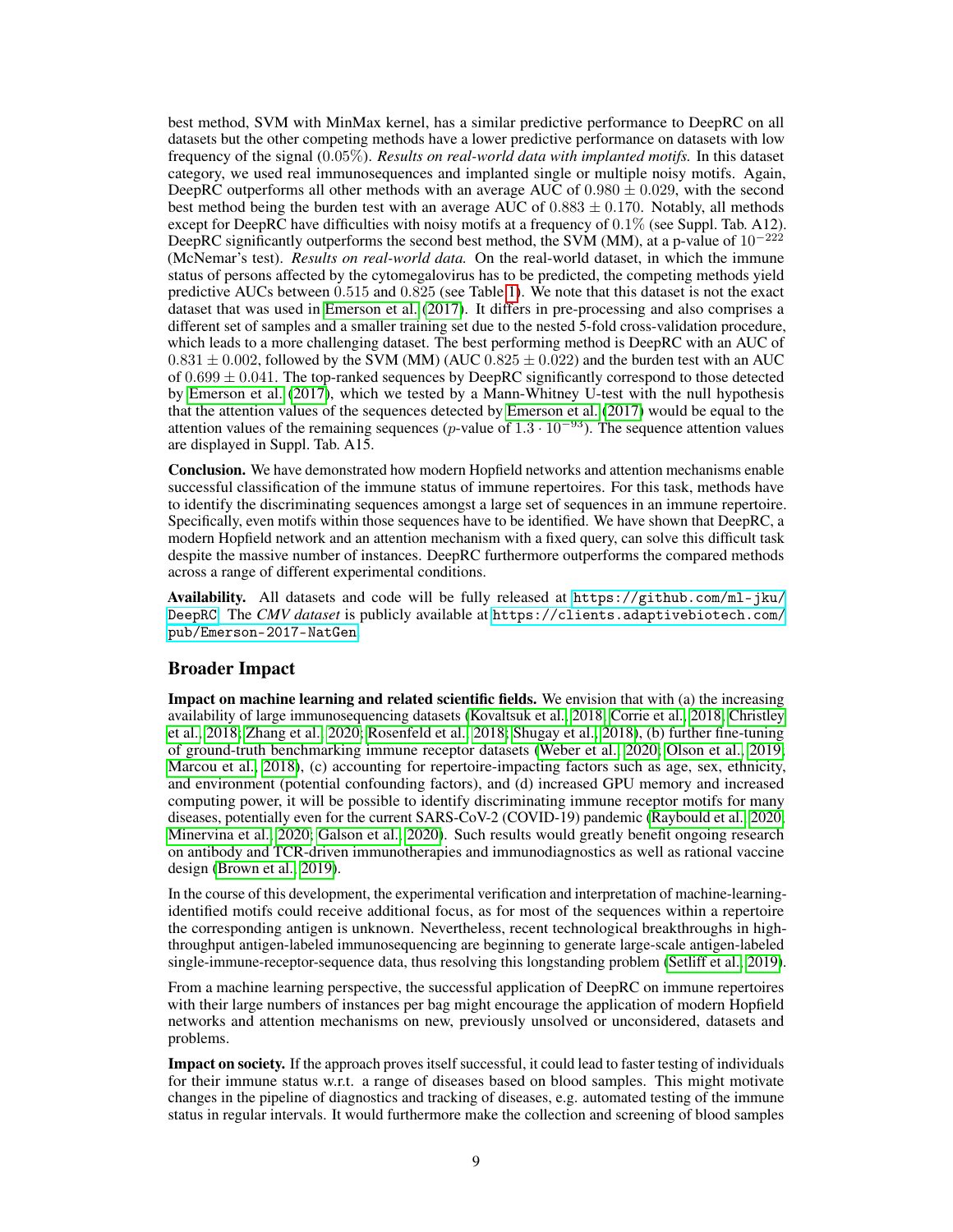for larger databases more attractive. In consequence, the improved testing of immune statuses might identify individuals that do not have a working immune response towards certain diseases to government or insurance companies, which could then push for targeted immunisation of the individual. Similarly to compulsory vaccination, such testing for the immune status could be made compulsory by governments, possibly violating privacy or personal self-determination in exchange for increased over-all health of a population.

Ultimately, if the approach proves itself successful, the insights gained from the screening of individuals that have successfully developed resistances against specific diseases could lead to faster targeted immunisation, once a certain number of individuals with resistances can be found. This might strongly decrease the harm done by e.g. pandemics and lead to a change in the societal perception of such diseases.

Consequences of failures of the method. As common with methods in machine learning, potential danger lies in the possibility that users rely too much on our new approach and use it without reflecting on the outcomes. However, the full pipeline in which our method would be used includes wet lab tests after its application to verify and investigate the results, gain insights, and possibly derive treatments. Failures of the proposed method would lead to unsuccessful wet lab validation and negative wet lab tests. Since the proposed algorithm does not directly suggest treatment or therapy, human beings are not directly at risk of being treated with a harmful therapy. Substantial wet lab and in-vitro testing and would indicate wrong decisions by the system.

Leveraging of biases in the data and potential discrimination. As for almost all machine learning methods, confounding factors, such as age or sex, could be used for classification. This, might lead to biases in predictions or uneven predictive performance across subgroups. As a result, failures in the wet lab would occur (see paragraph above). Moreover, insights into the relevance of the confounding factors could be gained, leading to possible therapies or counter-measures concerning said factors.

Furthermore, the amount of data available with respect to relevant confounding factors could lead to better or worse performance of our method. E.g. a dataset consisting mostly of data from individuals within a specific age group might yield better performance for that age group, possibly resulting in better or exclusive treatment methods for that specific group. Here, again, the application of DeepRC would be followed by in-vitro testing and development of a treatment, where all target groups for the treatment have to be considered accordingly.

## Acknowledgments and Disclosure of Funding

The ELLIS Unit Linz, the LIT AI Lab, the Institute for Machine Learning, are supported by the Federal State Upper Austria. IARAI is supported by Here Technologies. We thank the projects AI-MOTION (LIT-2018-6-YOU-212), DeepToxGen (LIT-2017-3-YOU-003), AI-SNN (LIT-2018-6-YOU-214), DeepFlood (LIT-2019-8-YOU-213), Medical Cognitive Computing Center (MC3), PRIMAL (FFG-873979), S3AI (FFG-872172), DL for granular flow (FFG-871302), ELISE (H2020-ICT-2019- 3 ID: 951847), AIDD (MSCA-ITN-2020 ID: 956832). We thank Janssen Pharmaceutica, UCB Biopharma SRL, Merck Healthcare KGaA, Audi.JKU Deep Learning Center, TGW LOGISTICS GROUP GMBH, Silicon Austria Labs (SAL), FILL Gesellschaft mbH, Anyline GmbH, Google, ZF Friedrichshafen AG, Robert Bosch GmbH, Software Competence Center Hagenberg GmbH, TÜV Austria, and the NVIDIA Corporation. Victor Greiff (VG) and Geir Kjetil Sandve (GKS) are supported by The Helmsley Charitable Trust (#2019PG-T1D011, to VG), UiO World-Leading Research Community (to VG), UiO:LifeSciences Convergence Environment Immunolingo (to VG and GKS), EU Horizon 2020 iReceptorplus (#825821, to VG) and Stiftelsen Kristian Gerhard Jebsen (K.G. Jebsen Coeliac Disease Research Centre, to GKS).

# References

- <span id="page-9-0"></span>Akbar, R., Robert, P. A., Pavlovic, M., Jeliazkov, J. R., Snapkov, I., Slabodkin, A., Weber, C. R., ´ Scheffer, L., Miho, E., Haff, I. H., et al. A compact vocabulary of paratope-epitope interactions enables predictability of antibody-antigen binding. *bioRxiv*, 2019.
- <span id="page-9-1"></span>Alipanahi, B., Delong, A., Weirauch, M. T., and Frey, B. J. Predicting the sequence specificities of DNA- and RNA-binding proteins by deep learning. *Nature Biotechnology*, 33(8):831–838, 2015.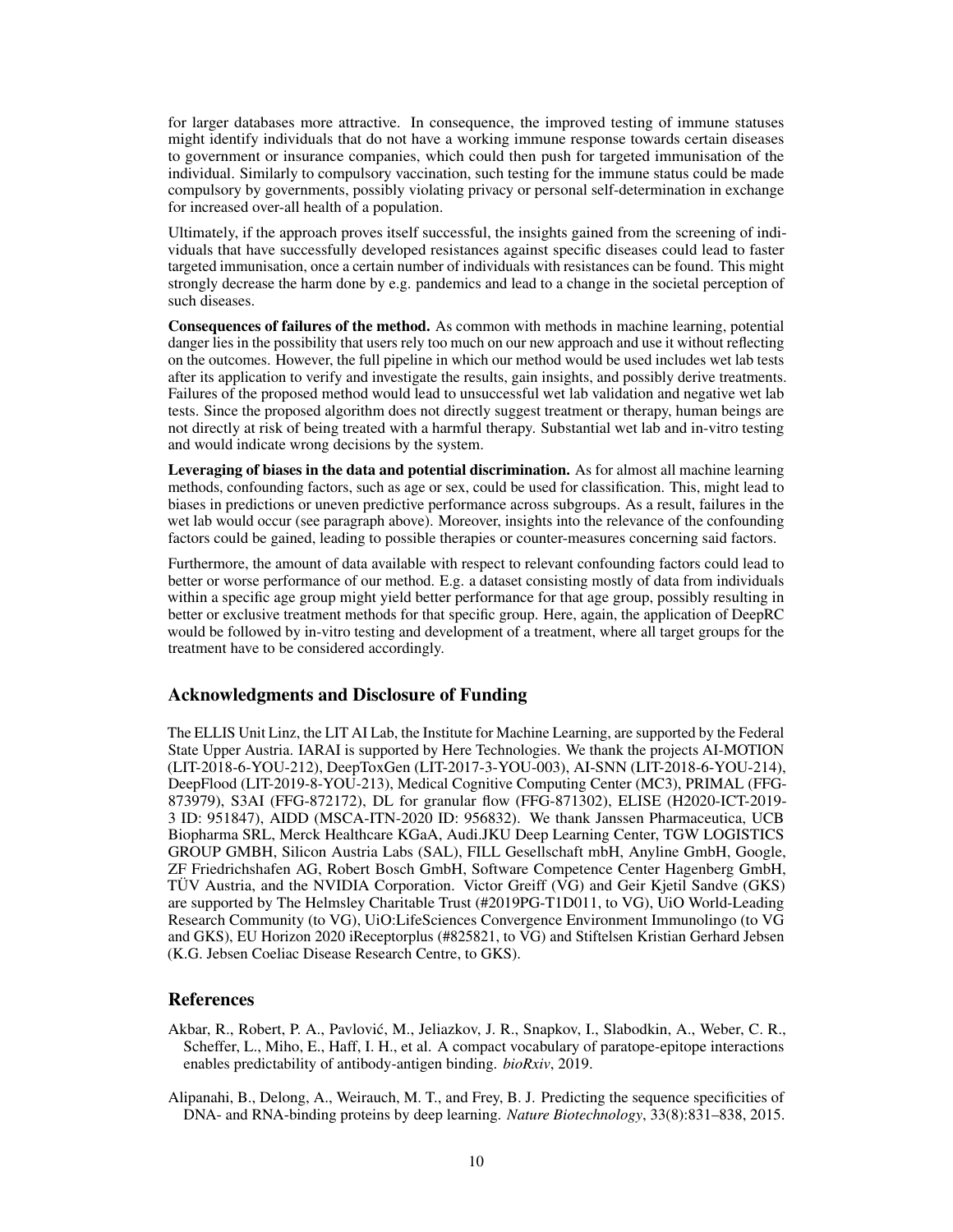- <span id="page-10-11"></span>Arras, L., Arjona-Medina, J., Widrich, M., Montavon, G., Gillhofer, M., Müller, K.-R., Hochreiter, S., and Samek, W. Explaining and interpreting LSTMs. In *Explainable AI: Interpreting, Explaining and Visualizing Deep Learning*, pp. 211–238. Springer, 2019.
- <span id="page-10-8"></span>Brown, A. J., Snapkov, I., Akbar, R., Pavlović, M., Miho, E., Sandve, G. K., and Greiff, V. Augmenting adaptive immunity: progress and challenges in the quantitative engineering and analysis of adaptive immune receptor repertoires. *Molecular Systems Design & Engineering*, 4(4):701–736, 2019.
- <span id="page-10-1"></span>Carbonneau, M.-A., Cheplygina, V., Granger, E., and Gagnon, G. Multiple instance learning: a survey of problem characteristics and applications. *Pattern Recognition*, 77:329–353, 2018.
- <span id="page-10-13"></span>Christley, S., Scarborough, W., Salinas, E., Rounds, W. H., Toby, I. T., Fonner, J. M., Levin, M. K., Kim, M., Mock, S. A., Jordan, C., et al. VDJServer: a cloud-based analysis portal and data commons for immune repertoire sequences and rearrangements. *Frontiers in Immunology*, 9:976, 2018.
- <span id="page-10-3"></span>Christophersen, A., Ráki, M., Bergseng, E., Lundin, K. E., Jahnsen, J., Sollid, L. M., and Qiao, S.-W. Tetramer-visualized gluten-specific CD4+ T cells in blood as a potential diagnostic marker for coeliac disease without oral gluten challenge. *United European Gastroenterology Journal*, 2(4): 268–278, 2014.
- <span id="page-10-12"></span>Corrie, B. D., Marthandan, N., Zimonja, B., Jaglale, J., Zhou, Y., Barr, E., Knoetze, N., Breden, F. M., Christley, S., Scott, J. K., et al. iReceptor: a platform for querying and analyzing antibody/B-cell and T-cell receptor repertoire data across federated repositories. *Immunological Reviews*, 284(1): 24–41, 2018.
- <span id="page-10-6"></span>Dash, P., Fiore-Gartland, A. J., Hertz, T., Wang, G. C., Sharma, S., Souquette, A., Crawford, J. C., Clemens, E. B., Nguyen, T. H., Kedzierska, K., et al. Quantifiable predictive features define epitope-specific T cell receptor repertoires. *Nature*, 547(7661):89–93, 2017.
- <span id="page-10-2"></span>Demircigil, M., Heusel, J., Löwe, M., Upgang, S., and Vermet, F. On a model of associative memory with huge storage capacity. *Journal of Statistical Physics*, 168(2):288–299, 2017.
- <span id="page-10-10"></span>Devlin, J., Chang, M.-W., Lee, K., and Toutanova, K. BERT: pre-training of deep bidirectional transformers for language understanding. In *Proceedings of the 2019 Conference of the North American Chapter of the Association for Computational Linguistics: Human Language Technologies, Volume 1 (Long and Short Papers)*, pp. 4171–4186. Association for Computational Linguistics, 2019.
- <span id="page-10-0"></span>Dietterich, T. G., Lathrop, R. H., and Lozano-Pérez, T. Solving the multiple instance problem with axis-parallel rectangles. *Artificial Intelligence*, 89(1-2):31–71, 1997.
- <span id="page-10-5"></span>Elhanati, Y., Sethna, Z., Callan Jr, C. G., Mora, T., and Walczak, A. M. Predicting the spectrum of TCR repertoire sharing with a data-driven model of recombination. *Immunological Reviews*, 284 (1):167–179, 2018.
- <span id="page-10-4"></span>Emerson, R. O., DeWitt, W. S., Vignali, M., Gravley, J., Hu, J. K., Osborne, E. J., Desmarais, C., Klinger, M., Carlson, C. S., Hansen, J. A., et al. Immunosequencing identifies signatures of cytomegalovirus exposure history and HLA-mediated effects on the T cell repertoire. *Nature Genetics*, 49(5):659, 2017.
- <span id="page-10-7"></span>Fischer, D. S., Wu, Y., Schubert, B., and Theis, F. J. Predicting antigen-specificity of single T-cells based on TCR CDR3 regions. *bioRxiv*, 2019.
- <span id="page-10-9"></span>Foulds, J. and Frank, E. A review of multi-instance learning assumptions. *The Knowledge Engineering Review*, 25(1):1–25, 2010.
- <span id="page-10-14"></span>Galson, J. D., Schaetzle, S., Bashford-Rogers, R. J. M., Raybould, M. I. J., Kovaltsuk, A., Kilpatrick, G. J., Minter, R., Finch, D. K., Dias, J., James, L., Thomas, G., Lee, W.-Y. J., Betley, J., Cavlan, O., Leech, A., Deane, C. M., Seoane, J., Caldas, C., Pennington, D., Pfeffer, P., and Osbourn, J. Deep sequencing of B cell receptor repertoires from COVID-19 patients reveals strong convergent immune signatures. *bioRxiv*, 2020.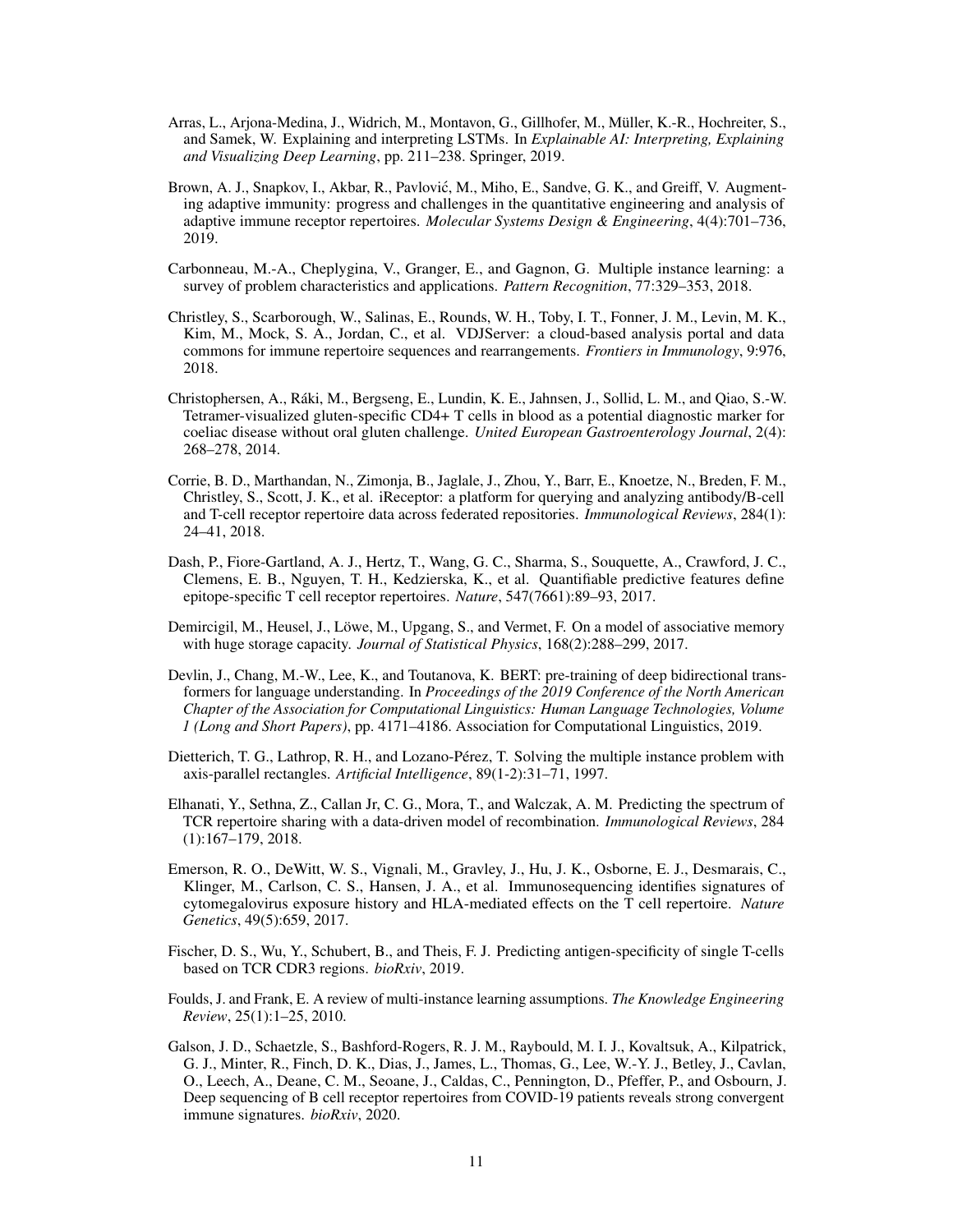- <span id="page-11-8"></span>Georgiou, G., Ippolito, G. C., Beausang, J., Busse, C. E., Wardemann, H., and Quake, S. R. The promise and challenge of high-throughput sequencing of the antibody repertoire. *Nature Biotechnology*, 32(2):158, 2014.
- <span id="page-11-10"></span>Gielis, S., Moris, P., Bittremieux, W., De Neuter, N., Ogunjimi, B., Laukens, K., and Meysman, P. TCRex: detection of enriched T cell epitope specificity in full T cell receptor sequence repertoires. *bioRxiv*, 2019.
- <span id="page-11-7"></span>Glanville, J., Huang, H., Nau, A., Hatton, O., Wagar, L. E., Rubelt, F., Ji, X., Han, A., Krams, S. M., Pettus, C., et al. Identifying specificity groups in the T cell receptor repertoire. *Nature*, 547(7661): 94–98, 2017.
- <span id="page-11-9"></span>Greiff, V., Bhat, P., Cook, S. C., Menzel, U., Kang, W., and Reddy, S. T. A bioinformatic framework for immune repertoire diversity profiling enables detection of immunological status. *Genome Medicine*, 7(1):49, 2015.
- <span id="page-11-6"></span>Greiff, V., Weber, C. R., Palme, J., Bodenhofer, U., Miho, E., Menzel, U., and Reddy, S. T. Learning the high-dimensional immunogenomic features that predict public and private antibody repertoires. *The Journal of Immunology*, 199(8):2985–2997, 2017.
- <span id="page-11-0"></span>Hochreiter, S., Heusel, M., and Obermayer, K. Fast model-based protein homology detection without alignment. *Bioinformatics*, 23(14):1728–1736, 2007.
- <span id="page-11-5"></span>Hopfield, J. J. Neural networks and physical systems with emergent collective computational abilities. *Proceedings of the National Academy of Sciences*, 79(8):2554–2558, 1982.
- <span id="page-11-13"></span>Hu, B., Lu, Z., Li, H., and Chen, Q. Convolutional neural network architectures for matching natural language sentences. In *Advances in Neural Information Processing Systems*, pp. 2042–2050, 2014.
- <span id="page-11-1"></span>Ilse, M., Tomczak, J. M., and Welling, M. Attention-based deep multiple instance learning. *International Conference on Machine Learning (ICML)*, 2018.
- <span id="page-11-11"></span>Jurtz, V. I., Jessen, L. E., Bentzen, A. K., Jespersen, M. C., Mahajan, S., Vita, R., Jensen, K. K., Marcatili, P., Hadrup, S. R., Peters, B., et al. NetTCR: sequence-based prediction of TCR binding to peptide-MHC complexes using convolutional neural networks. *bioRxiv*, 2018.
- <span id="page-11-14"></span>Kelley, D. R., Snoek, J., and Rinn, J. L. Basset: learning the regulatory code of the accessible genome with deep convolutional neural networks. *Genome Research*, 26(7):990–999, 2016.
- <span id="page-11-2"></span>Kimeswenger, S., Rumetshofer, E., Hofmarcher, M., Tschandl, P., Kittler, H., Hochreiter, S., Hötzenecker, W., and Klambauer, G. Detecting cutaneous basal cell carcinomas in ultra-high resolution and weakly labelled histopathological images. *ArXiv*, 2019.
- <span id="page-11-16"></span>Kingma, D. P. and Ba, J. Adam: a method for stochastic optimization. *ArXiv*, 2014.
- <span id="page-11-15"></span>Klambauer, G., Unterthiner, T., Mayr, A., and Hochreiter, S. Self-normalizing neural networks. In *Advances in Neural Information Processing Systems*, pp. 971–980, 2017.
- <span id="page-11-12"></span>Konishi, H., Komura, D., Katoh, H., Atsumi, S., Koda, H., Yamamoto, A., Seto, Y., Fukayama, M., Yamaguchi, R., Imoto, S., et al. Capturing the differences between humoral immunity in the normal and tumor environments from repertoire-seq of B-cell receptors using supervised machine learning. *BMC Bioinformatics*, 20(1):1–11, 2019.
- <span id="page-11-17"></span>Kovaltsuk, A., Leem, J., Kelm, S., Snowden, J., Deane, C. M., and Krawczyk, K. Observed antibody space: a resource for data mining next-generation sequencing of antibody repertoires. *The Journal of Immunology*, 201(8):2502–2509, 2018.
- <span id="page-11-3"></span>Krotov, D. and Hopfield, J. J. Dense associative memory for pattern recognition. In Lee, D. D., Sugiyama, M., Luxburg, U. V., Guyon, I., and Garnett, R. (eds.), *Advances in Neural Information Processing Systems*, pp. 1172–1180. Curran Associates, Inc., 2016.
- <span id="page-11-4"></span>Krotov, D. and Hopfield, J. J. Dense associative memory is robust to adversarial inputs. *Neural Computation*, 30(12):3151–3167, 2018.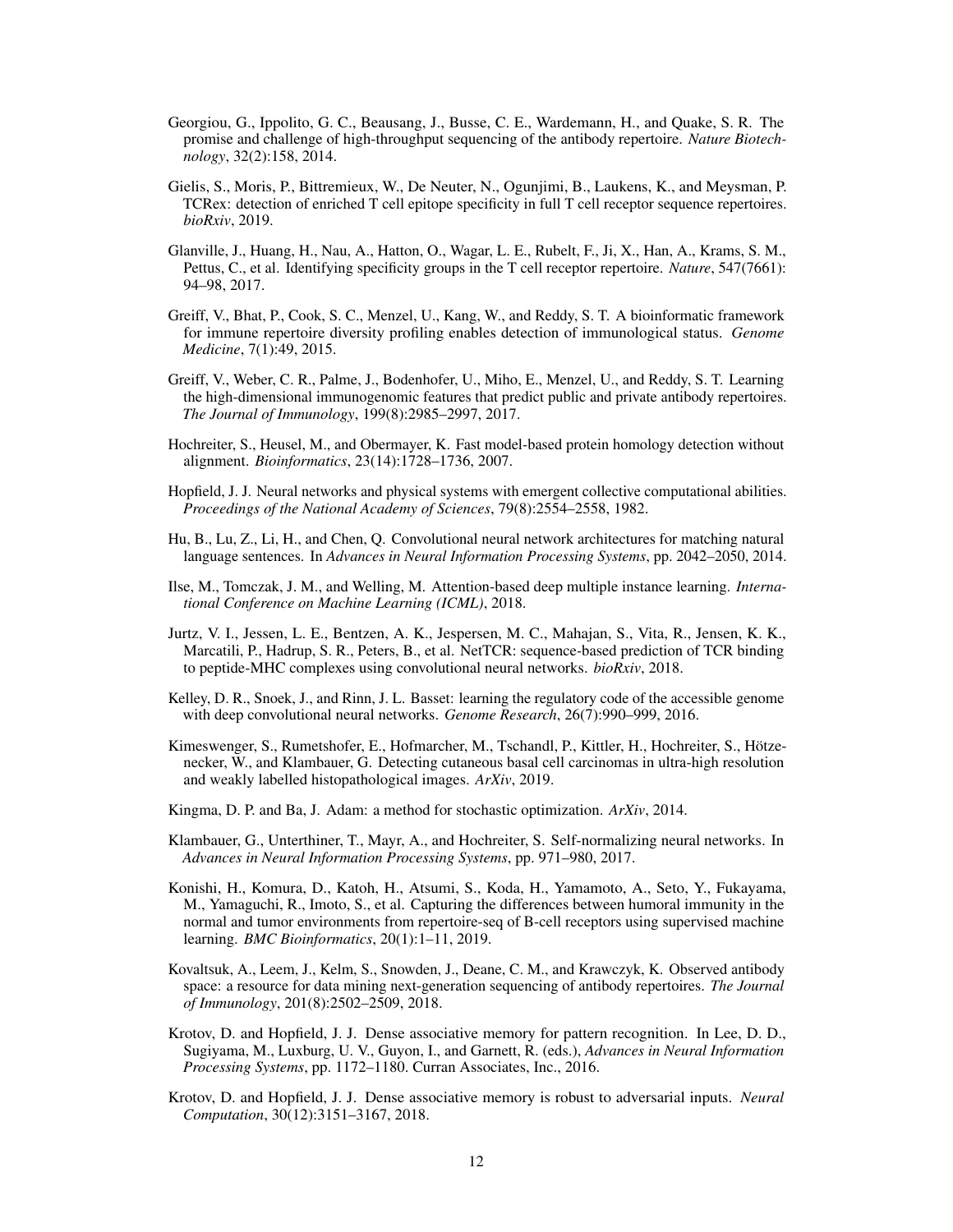- <span id="page-12-9"></span>LeCun, Y., Bottou, L., Bengio, Y., and Haffner, P. Gradient-based learning applied to document recognition. *Proceedings of the IEEE*, 86(11):2278–2324, 1998.
- <span id="page-12-0"></span>Lee, J., Lee, Y., Kim, J., Kosiorek, A., Choi, S., and Teh, Y. W. Set transformer: a framework for attention-based permutation-invariant neural networks. In *International Conference on Machine Learning*, pp. 3744–3753, 2019.
- <span id="page-12-14"></span>Marcou, Q., Mora, T., and Walczak, A. M. High-throughput immune repertoire analysis with IGoR. *Nature Communications*, 9(1):1–10, 2018.
- <span id="page-12-2"></span>Maron, O. and Lozano-Pérez, T. A framework for multiple-instance learning. In *Advances in Neural Information Processing Systems*, pp. 570–576, 1998.
- <span id="page-12-5"></span>Miho, E., Yermanos, A., Weber, C. R., Berger, C. T., Reddy, S. T., and Greiff, V. Computational strategies for dissecting the high-dimensional complexity of adaptive immune repertoires. *Frontiers in Immunology*, 9:224, 2018.
- <span id="page-12-16"></span>Minervina, A. A., Komech, E. A., Titov, A., Koraichi, M. B., Rosati, E., Mamedov, I. Z., Franke, A., Efimov, G. A., Chudakov, D. M., Mora, T., Walczak, A. M., Lebedev, Y. B., and Pogorelyy, M. V. Longitudinal high-throughput TCR repertoire profiling reveals the dynamics of T cell memory formation after mild COVID-19 infection. *bioRxiv*, 2020.
- <span id="page-12-10"></span>Montavon, G., Samek, W., and Müller, K.-R. Methods for interpreting and understanding deep neural networks. *Digital Signal Processing*, 73:1–15, 2018.
- <span id="page-12-3"></span>Mora, T. and Walczak, A. M. How many different clonotypes do immune repertoires contain? *Current Opinion in Systems Biology*, 18:104 – 110, 2019.
- <span id="page-12-6"></span>Moris, P., De Pauw, J., Postovskaya, A., Ogunjimi, B., Laukens, K., and Meysman, P. Treating biomolecular interaction as an image classification problem – a case study on T-cell receptorepitope recognition prediction. *bioRxiv*, 2019.
- <span id="page-12-13"></span>Olson, B. J., Moghimi, P., Schramm, C., Obraztsova, A., Ralph, D. K., Vander Heiden, J. A., Shugay, M., Shepherd, A. J., Lees, W. D., Matsen, I., et al. sumrep: a summary statistic framework for immune receptor repertoire comparison and model validation. *Frontiers in Immunology*, 10:2533, 2019.
- <span id="page-12-7"></span>Ostmeyer, J., Christley, S., Toby, I. T., and Cowell, L. G. Biophysicochemical motifs in T-cell receptor sequences distinguish repertoires from tumor-infiltrating lymphocyte and adjacent healthy tissue. *Cancer Research*, 79(7):1671–1680, 2019.
- <span id="page-12-1"></span>Pawlowski, N., Bhooshan, S., Ballas, N., Ciompi, F., Glocker, B., and Drozdzal, M. Needles in haystacks: on classifying tiny objects in large images. *ArXiv*, 2019.
- <span id="page-12-8"></span>Qi, C. R., Su, H., Mo, K., and Guibas, L. J. Pointnet: deep learning on point sets for 3D classification and segmentation. In *Proceedings of the IEEE Conference on Computer Vision and Pattern Recognition*, pp. 652–660, 2017.
- <span id="page-12-11"></span>Ralaivola, L., Swamidass, S. J., Saigo, H., and Baldi, P. Graph kernels for chemical informatics. *Neural Networks*, 18(8):1093–1110, 2005.
- <span id="page-12-15"></span>Raybould, M. I. J., Kovaltsuk, A., Marks, C., and Deane, C. M. CoV-AbDab: the coronavirus antibody database. *bioRxiv*, 2020.
- <span id="page-12-12"></span>Rosenfeld, A. M., Meng, W., Luning Prak, E. T., and Hershberg, U. Immunedb, a novel tool for the analysis, storage, and dissemination of immune repertoire sequencing data. *Frontiers in Immunology*, 9:2107, 2018.
- <span id="page-12-17"></span>Setliff, I., Shiakolas, A. R., Pilewski, K. A., Murji, A. A., Mapengo, R. E., Janowska, K., Richardson, S., Oosthuysen, C., Raju, N., Ronsard, L., et al. High-throughput mapping of B cell receptor sequences to antigen specificity. *Cell*, 179(7):1636–1646, 2019.
- <span id="page-12-4"></span>Shugay, M., Bagaev, D. V., Turchaninova, M. A., Bolotin, D. A., Britanova, O. V., Putintseva, E. V., Pogorelyy, M. V., Nazarov, V. I., Zvyagin, I. V., Kirgizova, V. I., et al. VDJtools: unifying post-analysis of T cell receptor repertoires. *PLOS Computational Biology*, 11(11), 2015.